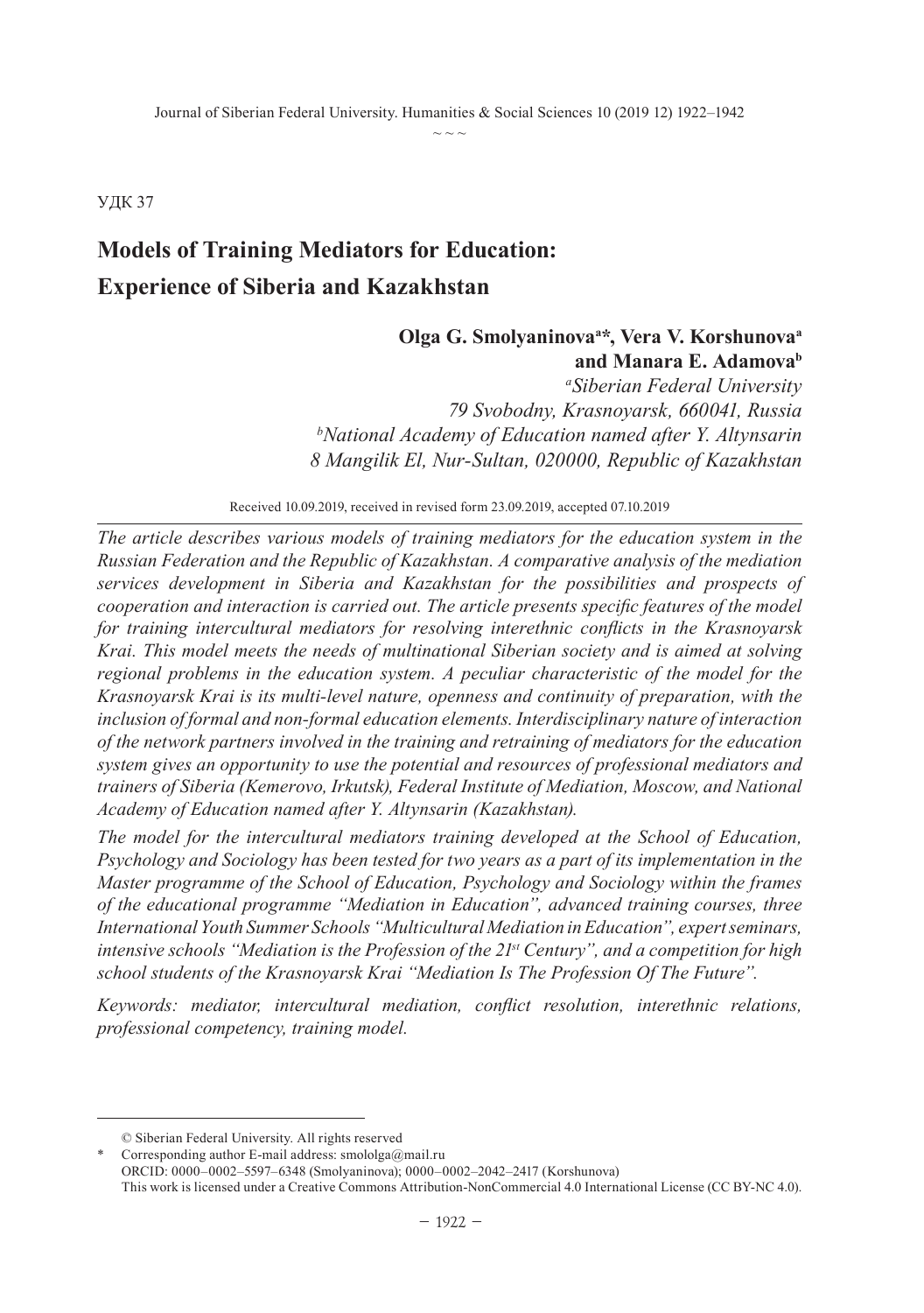*The material was prepared within the framework and sponsorship of the project powered by the Russian Foundation for Basic Research (RFFR) No. 18–013–00528 "The study of mediation practices in the field of education for harmonization of interethnic relations in a multicultural environment".*

*Research area: theory and methodology of training and education (in fields).*

Citation: Smolyaninova, O.G., Korshunova, V.V., Adamova, M.E. (2019). Models of training mediators for education: experience of Siberia and Kazakhstan. J. Sib. Fed. Univ. Humanit. Soc. Sci., 12(10), 1922–1942. DOI: 10.17516/1997–1370–0496.

#### **Introduction**

Yenisei Siberia is a multinational and multi-confessional region of the Russian Federation. Representatives of more than 150 ethnic groups and representatives of the indigenous peoples of the North live in its territory. A multicultural society has been formed for over 4 centuries and is associated with several large-scale waves of migration flows. The emergence of multiculturalism as a result of migration processes has led to the need for interaction between people of different cultural communities who have never lived together before and do not have experience of adapting to each other. The youth environment is particularly prone to the radical manifestations of extremist, separatist, terrorist and criminal groups. Currently, there is a sharp increase in the use of the Internet and social media in the interests of radical national groups, which poses a great threat to national security and the territorial integrity of the state and the region. Sociological studies conducted in Krasnoyarsk Krai (Trufanov, Rafikov, 2018) note an increase in xenophobia, chauvinism and violence against some nationalities, which is manifested in affective forms of behavior that lead to the transformation of the Yenisei Siberia society.

In modern conditions, cultural diversity in the education system, as the most important subsystem of the regional society, plays a special role. Significant trends in the modern multicultural education of the region include: openness, taking into account individual characteristics and personal freedom of students; the intensity of information exchange not only in real, but in virtual spaces as well; the rapid increase of religious and ethnic identity and the desire of individual ethnic groups' representatives to rethink their role in history and their place in regional society. One of the mechanisms for implementing reforms in the education system is development and implementation of the mediation institute in the cultural and legal space of the region. Currently, mediation institute is becoming increasingly important for resolving disputes and conflicts between various parties of the educational process caused by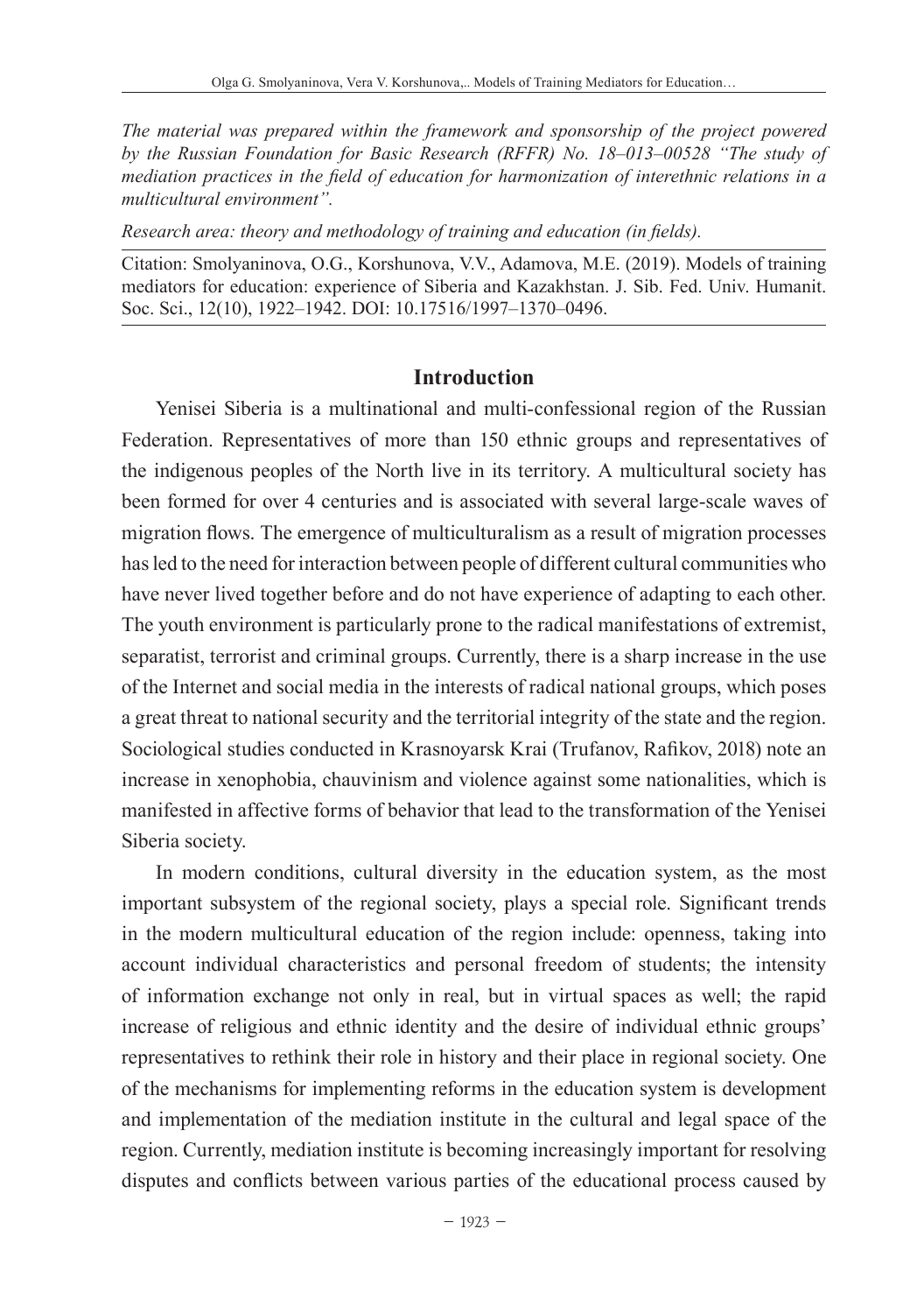interethnic differences. It should be noted that mediation in the field of interethnic and international conflicts is the least developed and applied in practice.

In Russian practice, there is still no generally accepted terminology to refer to mediation in the field of resolving interethnic conflicts. Such terms as ethno-mediation, multicultural mediation, intercultural mediation and cross-cultural mediation are used to denote this phenomenon.

According to the definition by A. Plotnikov (2016), "ethno-mediation is a way to resolve conflicts caused by interethnic contradictions, when individuals or groups of people act as participants of the conflict" (Plotnikov, 2016). In the present study, the authors rely on the definition of "intercultural mediation" given in the studies of foreign scientists, including A.M. Vieira, R. Vieira & Vieira, et al. They pay attention to the fact that in modern pluralistic societies intercultural mediation is associated with *democracy*, social *inclusion* and solidarity, and acts as a *means of resolving conflicts* and *eradicating discrimination* against migrants arriving in search of a "better life". Therefore, intercultural mediation is an important factor in social integration in various fields, including education, which is our research area.

Diachuk (2019) identifies the following causes of inter-ethnic conflicts in Kazakhstan: socio-economic; cultural and linguistic; ethno-demographic; historical; interreligious and interconfessional (Diachuk, 2019). Russian scientist F.N. Il'iasov (Il'iasov, 2017) notes that "in the case of a multi-ethnic community, a conflict arises due to intentions to redistribute resources in favour of certain ethnic groups." It should be noted that the causes and typologies of interethnic conflicts still cause scientific controversy among Russian and foreign scientists. We cannot but agree with the statement of Yu. Arutunian: "it is impossible to understand the causes of conflicts based on a single theory since, firstly, each conflict has its own specific features, and secondly, their casual basis can change during conflict escalation, especially if they are protracted" (Arutunian et al., 1999). Among the significant conflicts' problems among young people Russian psychologists of the St. Petersburg School of Mediation highlight the issues of socialisation. Among the main causes of interethnic conflict in the education system in a multinational society the authors of the present article single out the problems of ethnic socialisation of an individual or an ethnic group on the basis of differences in cultural positions and the transformation of intercultural interactions.

According to F.N. Il'iasov ethnic socialisation is the "process of including an individual in the system of interethnic relations and groups." In a situation of an interethnic conflict in the educational environment, an individual's behavior changes,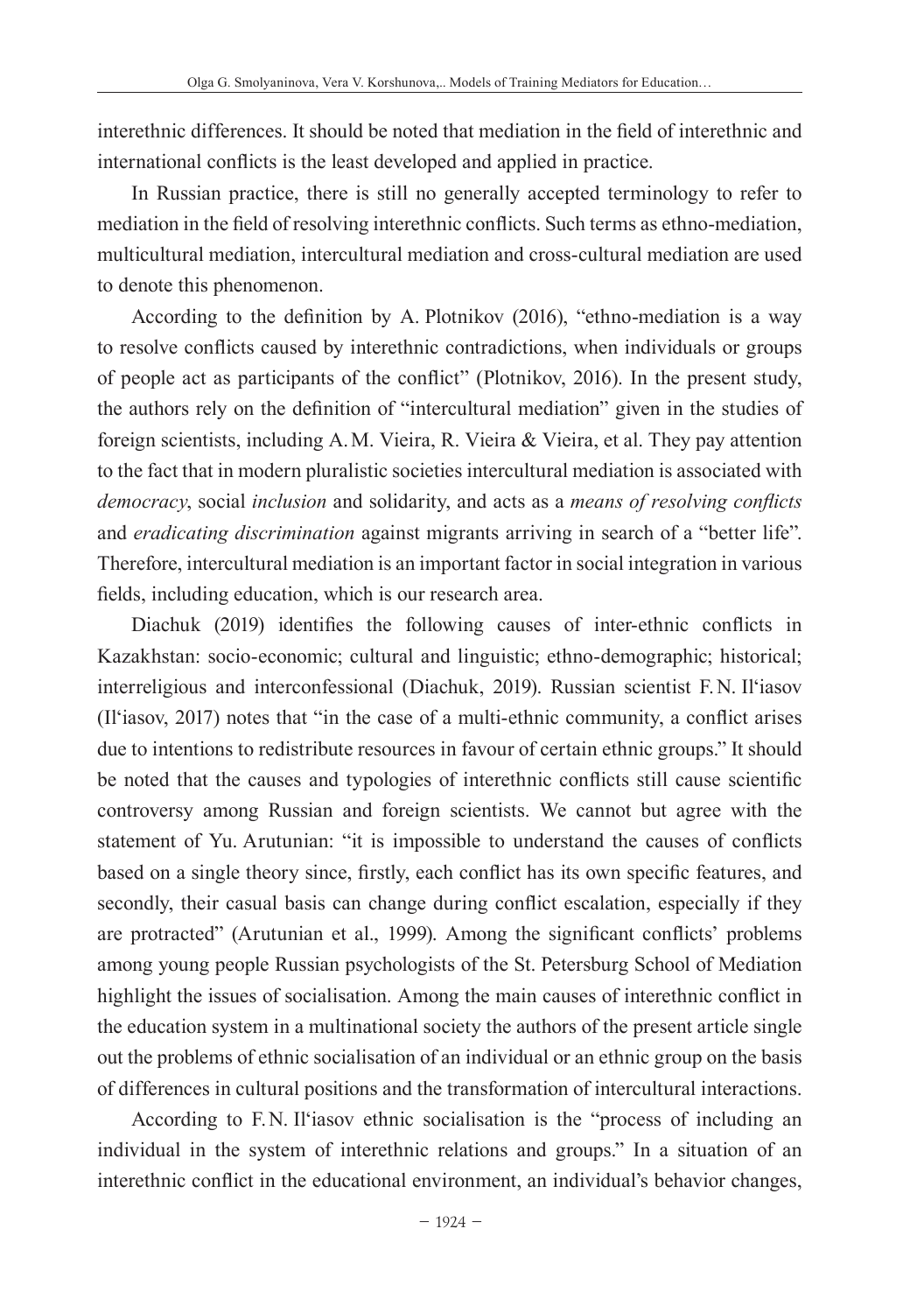aggression and interethnic tension is intensified, and cross-cultural interactions of the parties are disrupted. Therefore, mediation technologies acquire such significance for transferring conflict interaction of subjects into the form of a dialogue with the participation of an independent mediator — a multicultural mediator who procedurally accompanies conflict resolution and the support of constructive arrangements aimed at finding mutually acceptable solutions. This determines the relevance and significance of the present research related to the study of existing models of training multicultural mediators for the education system in Siberia and Kazakhstan.

## **Statement of the problem**

In the formation of regional models of training mediators for education, there are general principles that are focused on the development of alternative dispute resolution technologies and a new approach to understanding conflict and a mediator's role in negotiations. In this regard, mastering a new type of professional activity of an educatormediator involves gaining competencies in the field of productive communication, age characteristics, social work, legal issues, psychology and conflict resolution.

## **Theoretical framework**

Further presented the experience of a number of Siberian regions in the formation and development of mediation. It should be noted that, according to the President of the "National Organisation of Mediators" Ts.A. Shamlikashvili at the time of adoption of the law on mediation FZ‑193 in 2010, there were practically no mediators in Russia (Shamlikashvili, 2013). The initial orientation of mediators training was aimed at training through the demonstration of western technologies for mediation by foreign trainers-mediators. The existing Russian experience in the field of mediation consisted of conflict resolution technologies, which are mainly efficient in the framework of the concept of democratic conflict management (Shamlikashvili, 2013). At this stage, actualisation of the existing experience in preparing mediation, taking into account Russian reality and regional specific features, is taking place. Studies to identify deficiencies and needs regarding training mediators in order to adapt the law to practice, are conducted in some Russian territories. As a result, the industry model of training mediators in the form of a conciliation procedure in the public sector was applied (Konovalov, 2014).

Regulation of training mediators was entrusted to the Ministry of Education and Science of the Russian Federation, and control — to the Ministry of Justice of the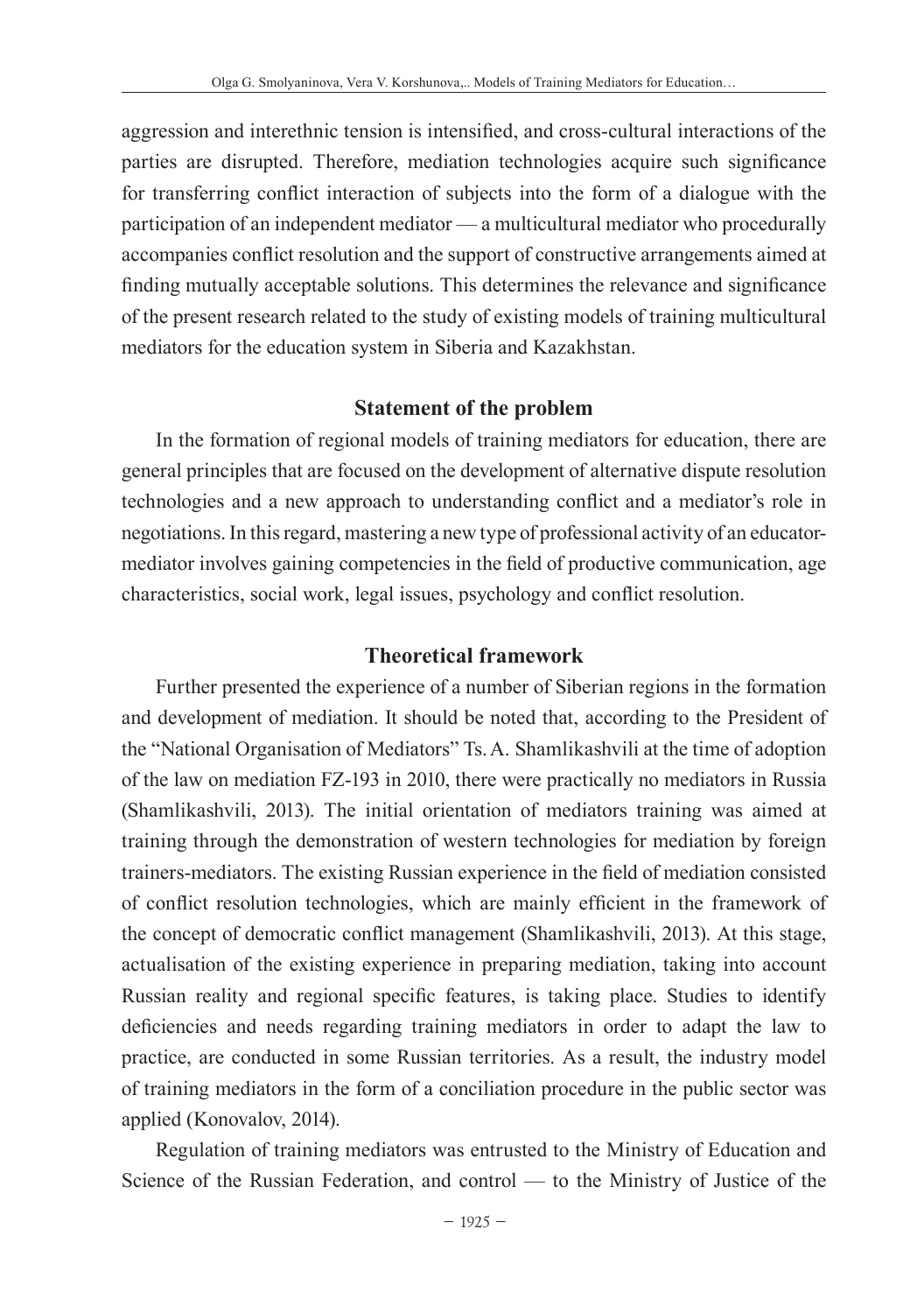Russian Federation through the Federal Mediator Training Programme, which formed significant legal support in training mediators for alternative dispute resolution.

At the same time, due to various reasons, mediation was not supported by the state development programme. Thus, mediation was oriented to state bodies, but a system for financial support was not created. In this connection, various regions have their own experience in building models of training mediators for education, which characterises the emergence of specially trained trainers-mediators and improving the content and structure of their basic and professional training.

Further, the experience of a number of Siberian regions in the formation and development of mediation is presented.

The Irkutsk Oblast is one of the first territories of Siberia to introduce social mediation. The model for training mediators in Irkutsk Oblast was developed in 2011– 2013 in the process of implementing the state programme on the use of mediation in the social sphere and the regional target programme for preventing social orphanhood, child neglect and juvenile delinquency "The Fulcrum". The implementation of mediation and mediator training programmes were the foundation for the implementation of the tasks set in the National Children's Strategy.

One of the areas of socially oriented activity of mediators in Irkutsk Oblast is family mediation and work with families in conflict. Currently, the Irkutsk Oblast has a vast experience in the work of school mediation services in educational organisations and social institutions, as well the practice of mediation in working with minors and families in socially dangerous or difficult situations. Specialists who work with families and children had additional training programmes for applying mediation technologies in their professional activities (Arkhipkina, 2011).

For several years, the Irkutsk Youth Foundation for Human Rights Defenders "Juventa" has been working with juvenile offenders. Restorative mediation procedures are applied in Irkutsk Oblast for resocialisation of adolescents who have broken the law. The 2016 Presidential grant aimed at developing self-defense methods contributed to the creation of permanent mediator offices in Irkutsk and Shelekhov, where citizens have an opportunity to get free legal advice, as well as services for the protection of rights and freedoms (mediation and legal services).

The Association "Baikal Mediators League" was created to consolidate human resources of the social mediation and school mediation services of Irkutsk. As a result of the Association's activities, standards and rules for the professional mediators activity in the region have been developed and established, as well as the procedure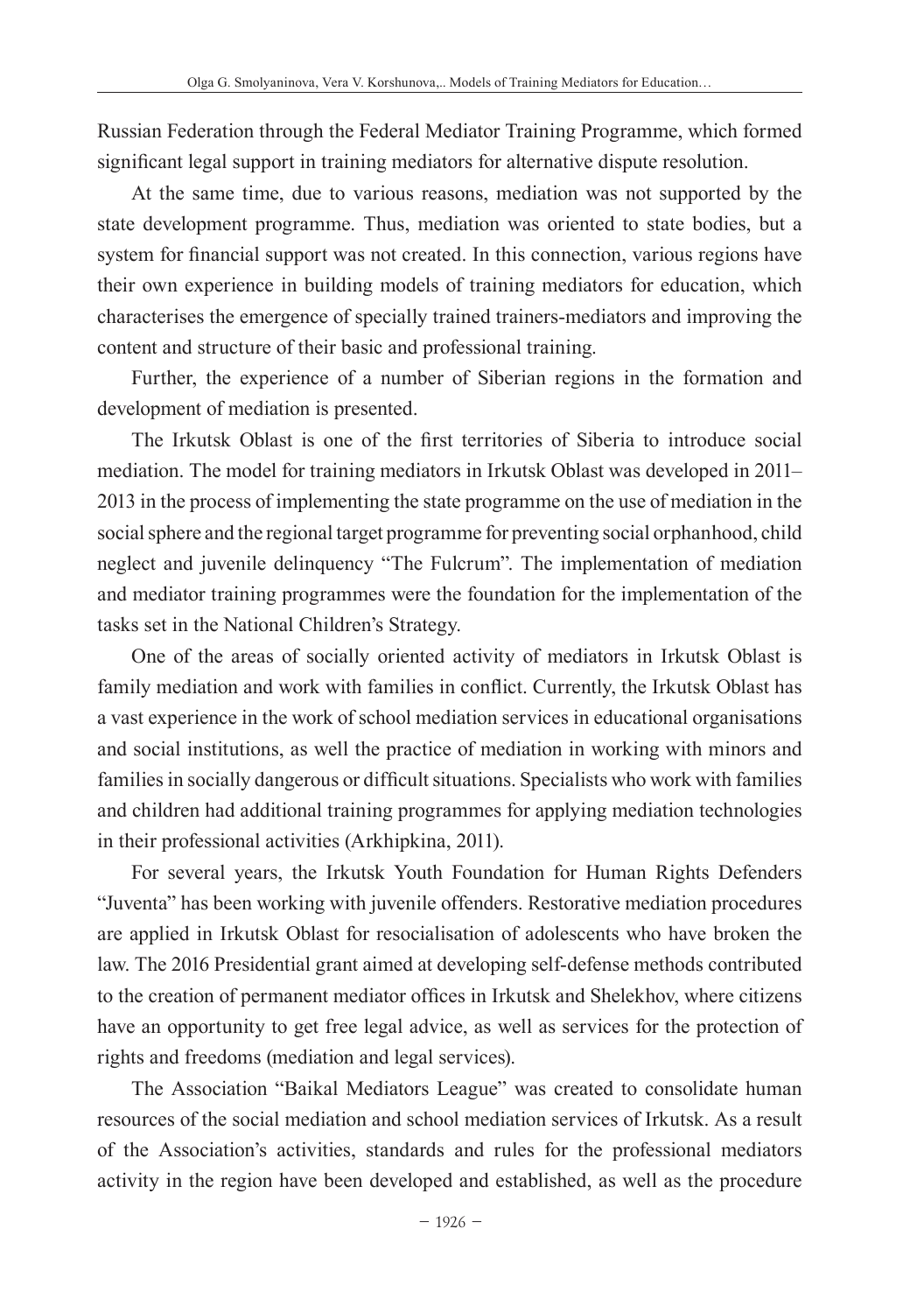to monitor compliance with the requirements of the specified standards and rules by mediators who conducting professional activities and organisations carrying out activities to ensure the mediation process. Professional mediators of the region, as well as organisations involved in ensuring implementation of the mediation procedure, are invited to become members in the Baikal Mediators League.

Regional social projects aimed at not only working with adolescents, but also with other lawbreakers are actively implemented in Irkutsk. In particular, the project "Mom as Well!" was implemented with the use the mediation potential to restore the relationships of women, serving prison sentences, with their families — children and parents.

The "Innovation Centre for Mediation and Mediation Technologies for Elderly Persons" was established and successfully operates in the Shelekhovsky district of the Irkutsk Oblast. The activity of the centre is aimed at conducting seminars and trainings for elderly people to acquire constructive communication skills, consult psychologists, mediators, and lawyers, as well as to participate in the "Art Mediation" creative events. Retired project participants can provide mediation assistance in their places of residence, collaborate with school and social mediation services.

Social projects, implemented by mediators, prove efficiency of mediation in the fields of education (school mediation services) and work with juvenile offenders. The results published in the Argumenty i Fakty prove that mediators manage to resolve about 80 % of the disputes referred to them, while mediation agreements feasibility is 90 % (Arkhipkina, 2011).

Autonomous non-commercial organisation of continuing professional educational Irkutsk Interregional Centre for Educational and Mediation Technologies was opened in the Irkutsk Oblast. The Centre carries out the following activities: professional training mediators, mediation technologies training, consulting services, psychological support for both minors and their parents, as well as employees of the system for the prevention of neglect and juvenile delinquency.

In 2018, the Irkutsk Mediation Centre created a research and practical laboratory "Mediative Approach In Working With Minors And Families In Difficult Or Socially Dangerous Situations", developed recommendations on the use of innovative technologies in working with different categories of children and a package of documents on Reconciliation Services activity in social and educational institutions.

Joint trainings "Reconciliation Service: Together on the Way to Creating a Positive Space in Institution" are held. Irkutsk Mediation Centre provides methodological support after graduation. Children undergo training programmes for free.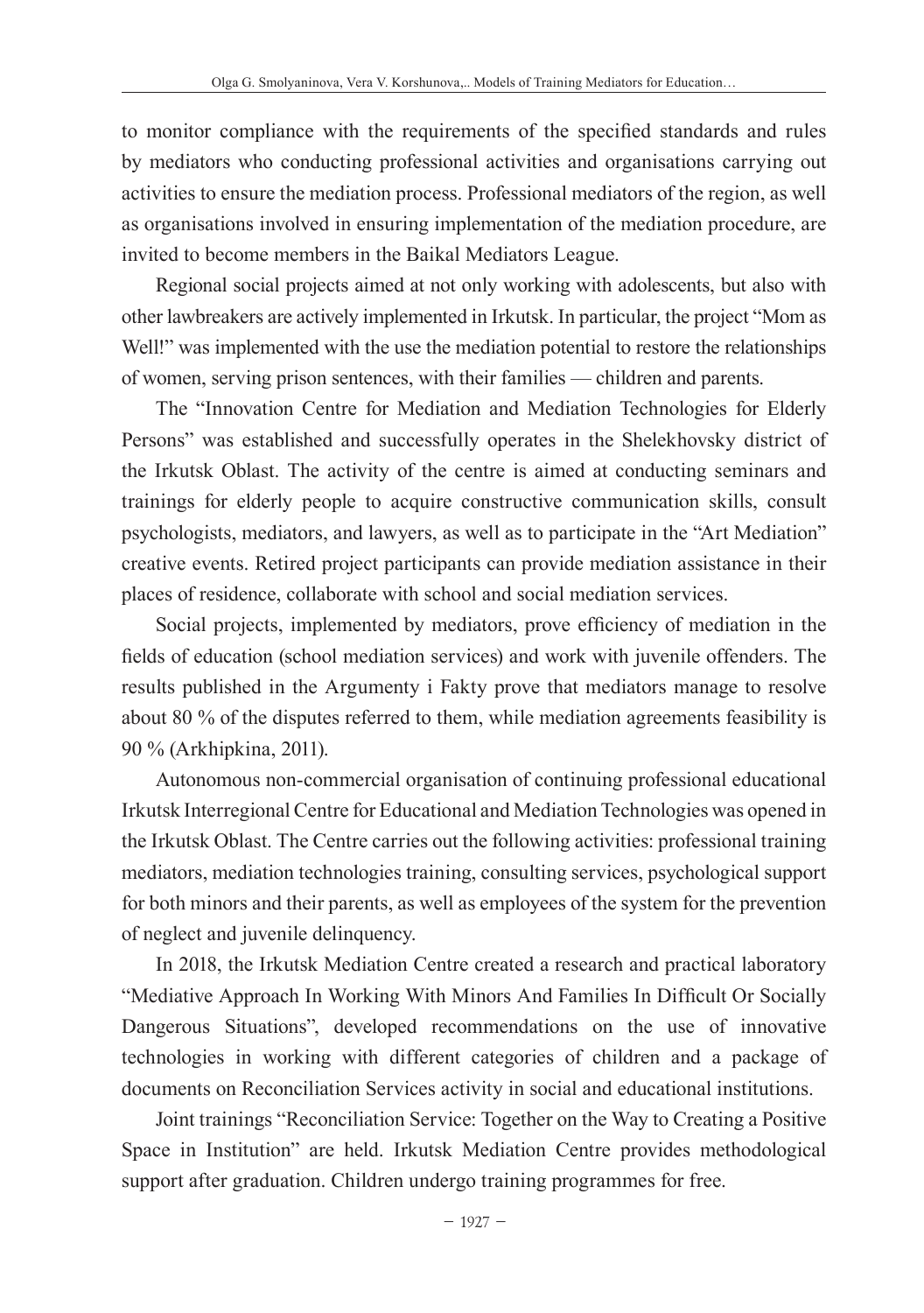In Kemerovo Oblast, mediation technologies have been developed according to a different scenario and are associated with the intense activity of the municipal social organisation Kuzbass Regional Centre of Psychological, Pedagogical, Medical and Social Assistance "Health and Personality Development" in training mediators for education based on the restorative approach. Training mediators for education in Kemerovo Oblast is based on the restorative approach to resolving conflicts and difficult situations at school. In the course of restorative mediation, it is important for the parties to have an opportunity to free themselves from negative states and to find a resource for a joint search of a solution. An important feature of the restorative approach is an active role of the situation participants and all interested in the peaceful and constructive conflict solution, which is based on the values of mutual understanding, a joint search for a solution acceptable for each party, recognition of the significance, responsibility and contribution of each person into its accomplishment (Costello, Wachtel, Wachtel, 2009).

Training of mediators for the reconciliation service of the Kemerovo Oblast is organised in the system of advanced training, workshops, webinars and trainings aimed at developing the ability to resolve complex multi-level conflicts in educational organisations.

The service works with difficult situations in families and educational organisations on requests received from municipal education authorities, principals of educational organisations, children's rights ombudsman, *Commission* on *Minors*' *Affairs* and *Protection of Their Rights*, juvenile units, etc.

Complex multi-level conflicts in educational organisations at the stage of their escalation are typical situations for the mediation and social practices department: a conflict went beyond the scope of the initial incident; includes several parties; students, parents, teachers and specialists are involved in a conflict, it has already expanded beyond an educational organisation (file a police complaint, complaints to the education department and appeal to the prosecutor's office). Such situations are typically accompanied by bullying at the level of class, the parent community, teachers and even school administration regarding an "uncomfortable" child and his/her parents, i. e. a child that teachers find it difficult to find an approach to and help him/her to join the peer community.

To work with complex cases, mediators in the Kemerovo Oblast developed a specific unique technology based on the principles of the restorative approach, with a complex design and various restorative programmes (restorative mediation, community circle, school and parent council and family group conference) (Belonogova, 2018).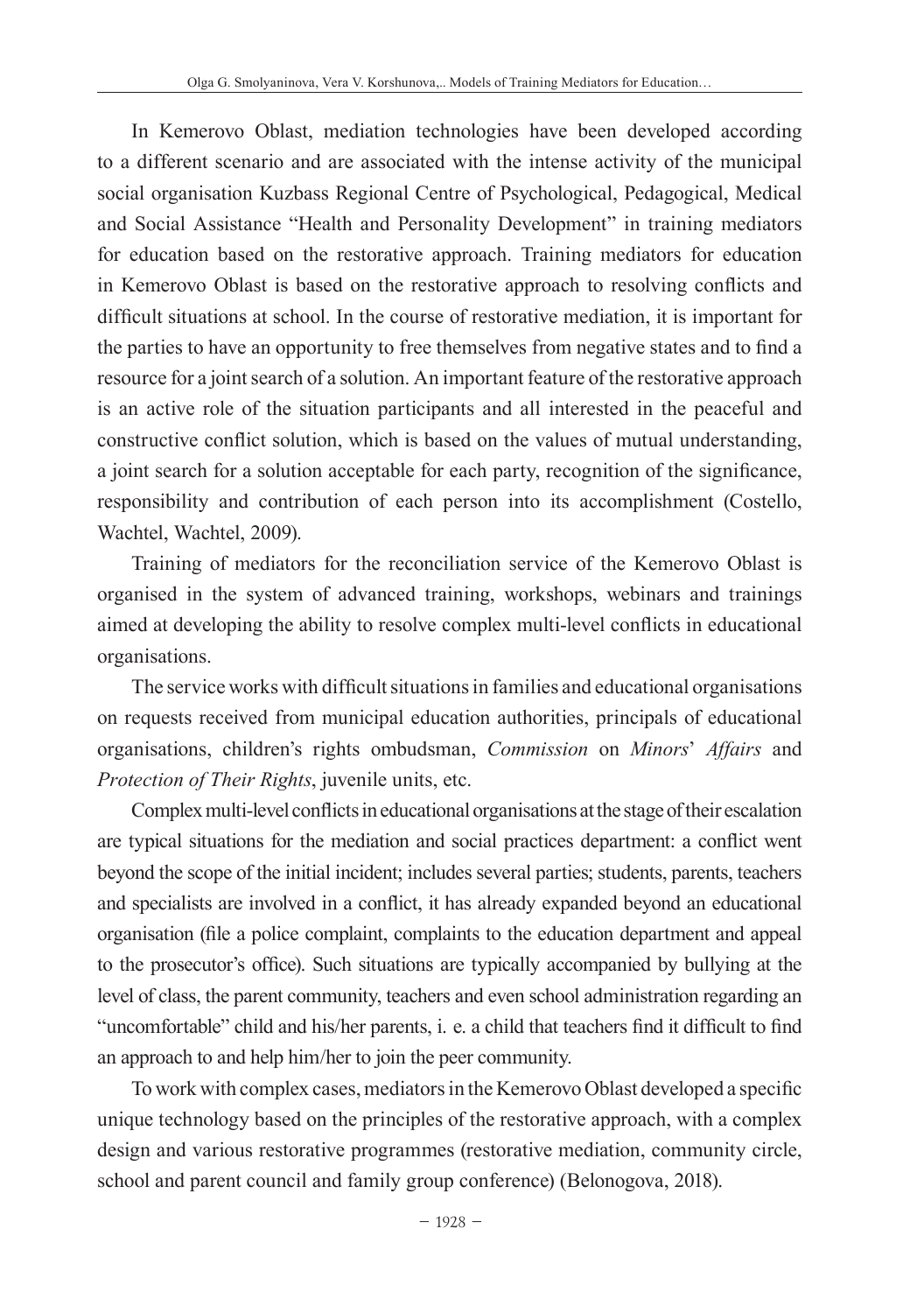The municipal social organisation Kuzbass Regional Centre of Psychological, Pedagogical, Medical and Social Assistance "Health and Personality Development" organises activities to provide methodological support for school conciliation services as a part of trainings for curators and peer mediators.

The model of dealing with conflicts in the system of social, psychological and pedagogical support of the Kemerovo Oblast is of level nature, it acts as a voluntary self-governing organisation and is implemented by the efforts of the administration, teachers, specialists and students of educational organisations.

At this stage, the training of mediators for education is implemented in the form of a regional socially significant project within the framework of the Kuzbass Mediation Association's activity. The experience of trained mediators is extended at various levels of educational organisations: in early childhood educational organisations, in school conciliation services and in boarding schools in Kemerovo.

Thus, the mediation model in the Kemerovo Oblast is focused on the implementation of the following areas of the Service's professional activities: 1) public awareness (promotion of the Service, the ideas for a civilised conflict resolution); 2) education (training of adult and adolescent volunteers the basics of conflictology, mediation and restoration practices); 3) information and methodology (providing specialists with methodological materials); 4) research (regional innovative pilot sites); 5) restoration (conducting restoration programmes in case of criminal conflicts); 6) assistance in resolving conflicts and complex situations (mediation and restoration programmes for the educational process participants); 7) analytical (monitoring of the territorial and school conciliation services' activities).

When developing a model for training mediators at the School of Education, Psychology and Sociology (SEPS) for the Krasnoyarsk Krai, the experience of Kazakhstan was studied in addition to the models of the neighboring Siberian regions.

The model of mediation procedure in Kazakhstan is a synthesis of well-known world mediation formats. The specialists are especially attracted by the Singapore model. According to the director of the Kazakhstani Centre of Mediation I. Vygovskaya, it has common features with the Kazakhstan procedure. Firstly, there is support from the government. Secondly, there are a lot of mediators-volunteers. Thirdly, each centre is developing in its own direction: consumer rights protection, financial dispute, corporate conflict or family mediation. Russian, British and German experience also forms the basis for mediation development in Kazakhstan. As a result, they create their own model (Velitchenko, 2015).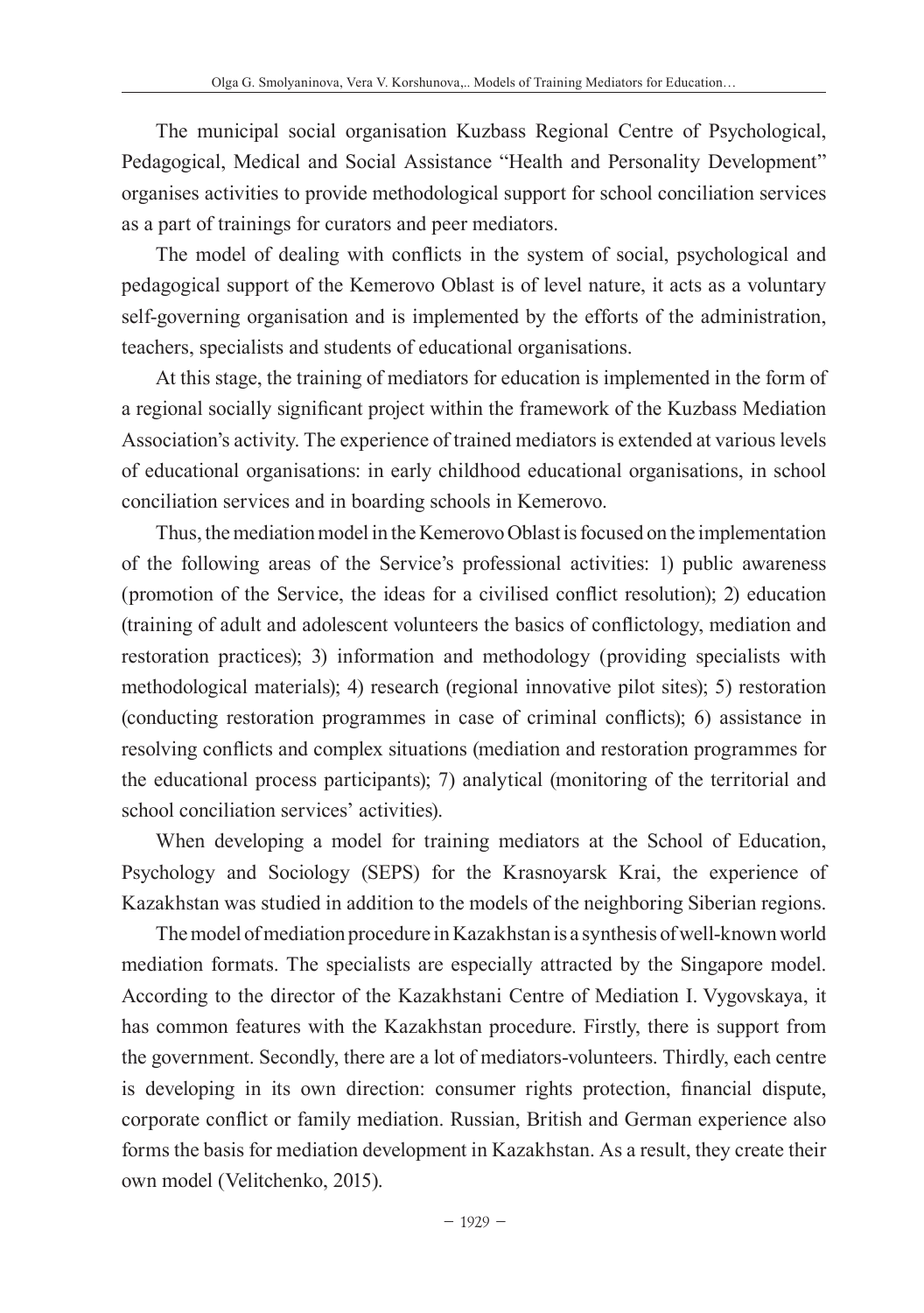The mediation procedures that are currently used in Kazakhstan to some extent allow to reduce the existing court caseload in the Republic. It is expected that this will have a positive effect on the quality and period of judicial proceedings. Likewise, mediation is mainly used in the resolution of corporate and some civil disputes. Family disputes and child custody issues occupy a special place. In this case, a properly trained mediator has the tools that allow him/her to appeal to people's emotions, anxieties, feelings and values. Care for people and attention to their needs are at the forefront. The mediator does not preside in a formalised process and does not make decisions based on any external requirements. The mediator's task is to help people manifest themselves to the maximum possible extent, which will finally give them an opportunity to develop a unique solution that meets exactly their needs.

For the first time, the initiative to introduce conciliation procedures in national legislation was announced by the President of the Republic of Kazakhstan N. Nazarbayev at the 5th Congress of Judges on November 18, 2009. Previously, the Concept of Legal Policy of the Republic of Kazakhstan for 2010–2020, approved by the Decree of the President of the Republic of Kazakhstan on August 24, 2009, enshrined various ways and methods of reaching agreement between the parties in both judicial and extrajudicial procedures, as well as the possibility to use conciliation procedures in preparing a case for trial. Establishment of the Institute of Mediation in Kazakhstan became possible after the Parliament of the Republic of Kazakhstan adopted the laws of the Republic of Kazakhstan dated January 28, 2011 "On Mediation" (2011) and "On Amendments and Additions to Some Legislative Acts of the Republic of Kazakhstan on Mediation" (2011).

The idea of mediation was actively promoted by such prominent Kazakhstan statesmen as I.I. Rogov, S.F. Bychkova, S.A. Dyachenko and others. Mediator organisations keep their register of professional mediators engaged in mediation in the Republic of Kazakhstan. In accordance with the law on mediation, the goals of mediation are: to achieve a solution for resolving a dispute (conflict) that suits both parties of the mediation process, and a decrease in the level of conflict between the parties. Mediation parties have the right to refuse mediation at any stage. The mediator is being independent in choosing the means and methods of mediation, the admissibility is enshrined by the Law of the Republic of Kazakhstan.

The mediator's activity can be carried out both on a professional (professional mediator) and non-professional basis. In accordance with the Code of Civil Procedure of the Republic of Kazakhstan persons over forty listed in the register of non-professional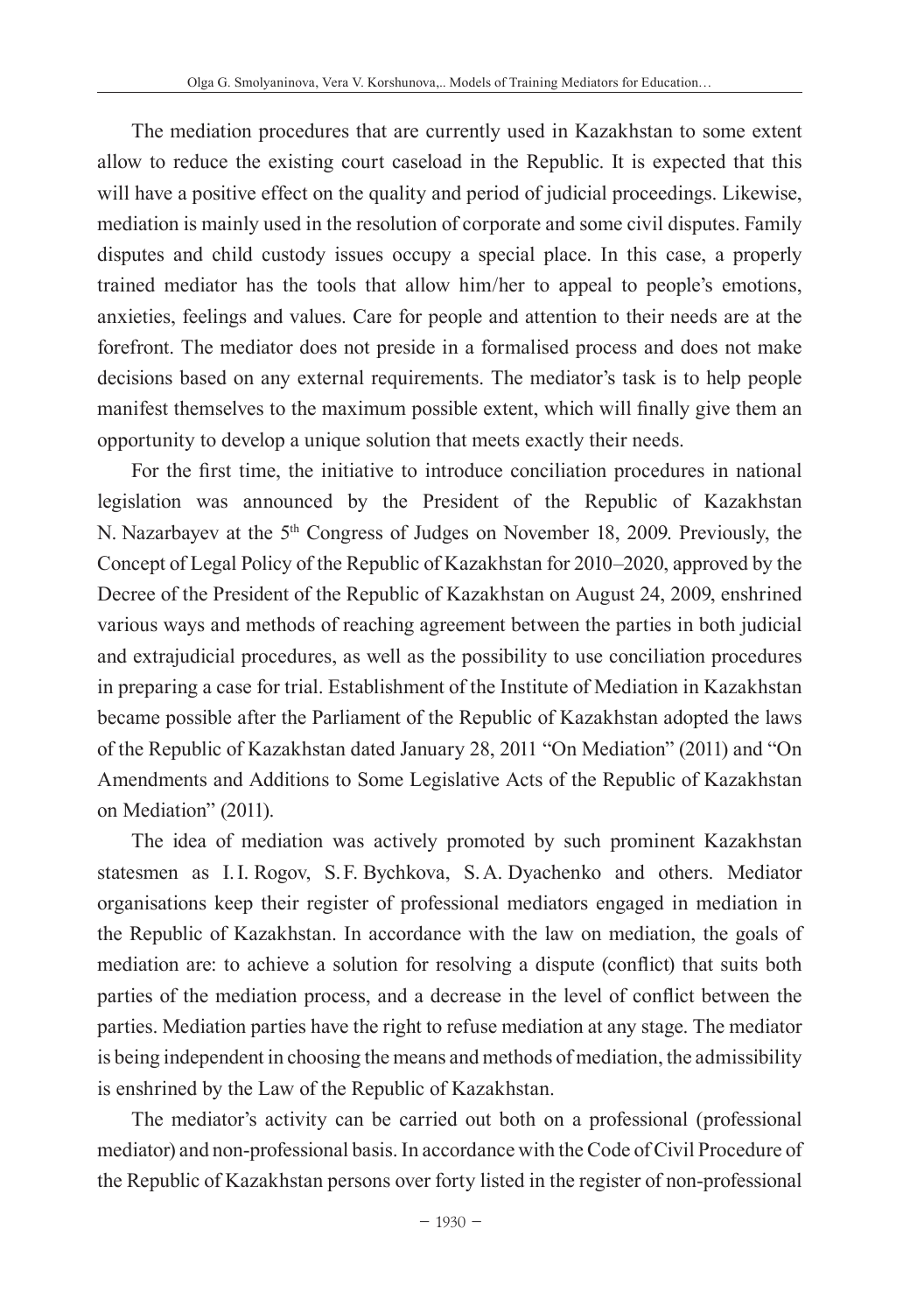mediators, as well as judges in the process of conciliation procedures in court may act as mediators on non-professional basis. Persons with higher education aged twenty-five and older, who have a document (certificate) confirming that they have successfully completed mediators training programme and are listed in the register of professional mediators, as well as retired judges may carry out professional mediator's activities. The mediator's activity is not an entrepreneurial activity. Mediator organisations are non-commercial, non-governmental, self-financed and self-governing organisations established at the initiative of mediators as a type of legal entity provided by the Law of the Republic of Kazakhstan "On Non-Commercial Organisations", and are created to provide financial, organisational and legal, as well as other conditions for mediators to provide mediation services.

An analysis of the forms and contents of the similar school services working in Kazakhstan demonstrated that school safety teams are functioning to prevent conflict situations and facts of violence. Deputy principals, subject teachers, a supervising teacher, a school counselor, a psychologist, a basic military training teacher, etc. are in the school security team for the prevention of conflict situations and facts of violence.

The Ministry of Education and Science of the Republic of Kazakhstan supports the psychological work to reduce the level of aggression, violence and discrimination at schools. As a part of long-term and short-term advanced training courses for educatorspsychologists thematic workshops, trainings and master classes are held. The position of educators-psychologists was introduced in schools only in 2008.

One of the most significant initiatives in the regulation of school conflicts is the model program "Prevention and response to violence in educational institutions of East Kazakhstan region of the Republic of Kazakhstan." This program has been implemented since 2013 in the framework of cooperation between the Commissioner for Human Rights, UNICEF, the Ministry of Foreign Affairs of Norway and the regional education department of East Kazakhstan region. The program participants included seven state schools and three boarding schools in the region. The goal of the project is to introduce 16 key components into schools, which include developing a system for detecting, responding to, preventing violence in schools, creating a School Security Team, a mechanism for redirecting cases of violence to "correct services", etc. In the future, it is planned to introduce this project in all schools of the country.

There is a practice of including the issues of mediation in education in the continuing education courses for school psychologists this year. In August, such courses for school psychologists were held on the basis of the Nazarbayev Intellectual Schools by trainers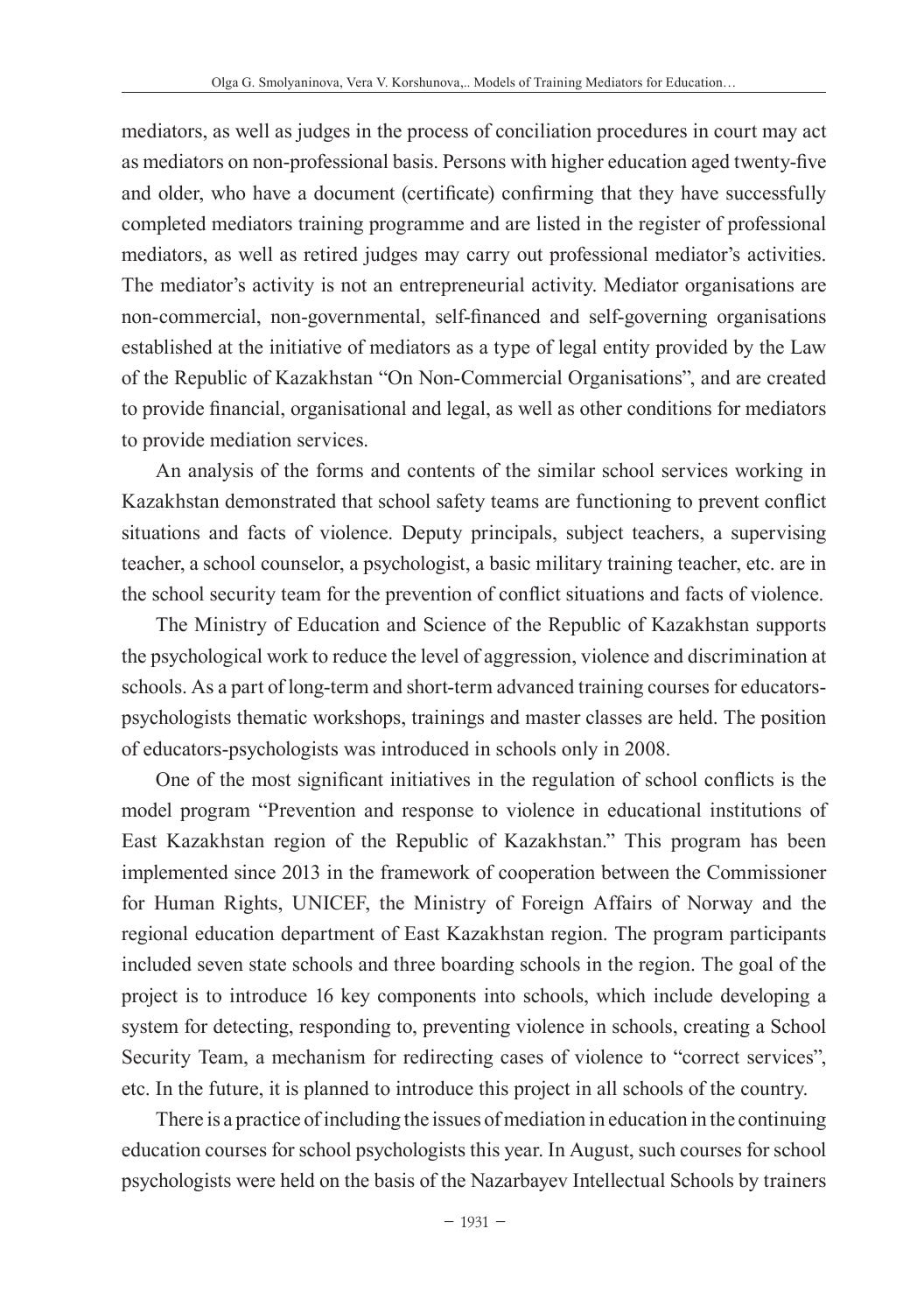of the Centre for Pedagogical Excellence of the NIS, with the participation of practicing mediators.

The occupational standard is one of the four core elements of the National Qualifications Framework (Professional'nyi standart "Pedagog", 2013). *The concept of the occupational standard is based on the model of a modern teacher.* As pedagogical qualifications develop, the occupational standard can be complemented with descriptors as supplements to this standard. *Descriptors take into account a degree of independence, responsibility and complexity of the teacher's job functions.* It takes into account the levels of the National Qualifications Framework (NQF) and the Sectoral Framework for Teacher Qualifications in Education (SFQ), which give reasons to recognise the results of formal, non-formal and informal learning, create conditions for access to the assessment and recognition of qualifications not only by the academic environment, but also the employers (Natsional'naia ramka kvalifikatsii, 2016).

*In this document, the basic principles are divided into the following degrees:*

a) a degree of independence in the generalised index "skills and abilities" (1. Under the guidance of an advisor; 2. In collaboration with colleagues; 3. Independently);

b) a degree of responsibility in the generalised index "personal and professional competencies";

c) a degree of complexity in the generalised index "knowledge".

The complexity of the teacher's labour is associated with his belonging to the "person-person" type of profession. Pedagogical activity is not a direct impact of one person on another, but their interaction. Therefore, the object of the teacher's activity is a pedagogical process, and a student is the subject of this activity.

In the occupational standard of a teacher there are five labour functions (1. Teaching; 2. Educating; 3. Methodology; 4. Research; 5. Social communication). In the occupational standard, the descriptors of the second labour function are not ranked by levels. This function is "cross-cutting" for all levels and reflects the values of the pedagogical profession.

#### **Results**

From the above description of various models in certain regions of Siberia and Kazakhstan, we can conclude that each region has specific features that set the vector for the development of regional models for preparing mediators for education (Table).

The start of mediation in the territory of Krasnoyarsk is associated with the introduction of the ideas of restorative justice and elements of juvenile justice in 2008,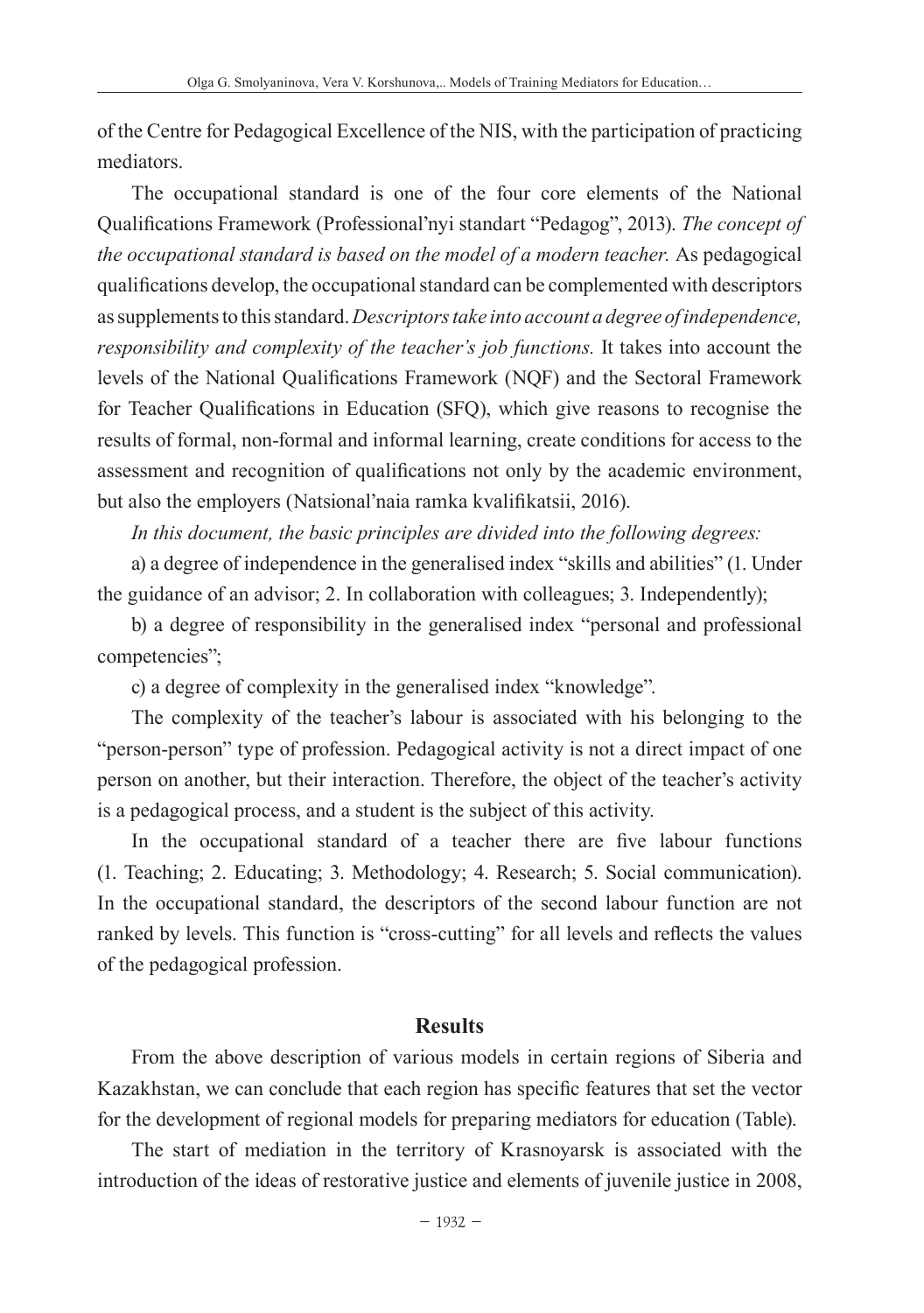as part of the implementation of a grant from the Krasnoyarsk Regional Fund for the Support of Science and Scientific and Technical Activities.

The project team, consisting of representatives of science, the criminal justice system, the prevention of child neglect and juvenile delinquency, under the guidance of a doctor of legal sciences, professor of the Law Institute of Siberian Federal University N.V. Shchedrin, got an experimental platform for testing juvenile technologies on the basis of the Municipal Budgetary Institution "Youth Centre of the Oktyabrsky District" (Nikitina, 2017).

According to the monitoring data obtained in September 2017, based on juvenile technologies mediation services operate in all administrative regions of Krasnoyarsk and carry out their work in the following areas: 1) testing of juvenile technologies; 2) qualified social and legal assistance to minors in conflict with the law; 3) qualified social and legal assistance to minors — victims of criminal offenses; 4) assistance to parents of juvenile delinquents and minors — victims, legal representatives, as well as adults interested in life of a teenager; 5) implementation of restorative justice programs; 6) implementation of social support technologies for adolescents in a socially dangerous situation (those who committed socially dangerous acts); 7) scientific and methodological support for the activities of specialists in the system for the prevention of homelessness and juvenile delinquency (Konovalov, 2014).

Along with the juvenile service, the Law Institute, and the Krasnoyarsk Regional Youth Public Organisation, the professional community, as a resource for supporting and developing a model for training mediators, there are also the Krasnoyarsk Regional Institute for Advanced Studies and Professional Retraining of Education Workers, as well as the Autonomous Non-profit Organisation "Centre for Continuing Professional Education and Modern Social Technologies". The involvement of these organisations implies trainings and continuing education courses for practicing educators in the field of mediation in a fairly small amount (about 60 people per year).

It should be noted that in the Krasnoyarsk Krai, mediation is still not widely spread (Smolyaninova, Trufanov, 2018). Some educational institutions prefer to contact the supervisory authorities to resolve situations.

For Krasnoyarsk with its population of 1 million people, the contingent of teachers who have knowledge of mediation technologies is scarce and in some areas of the Krasnoyarsk Krai is completely absent. In this connection, the Institute of Education Psychology and Sociology of SibFU initiated a draft master's programme for training mediators for education. According to the results of the research, in the Krasnoyarsk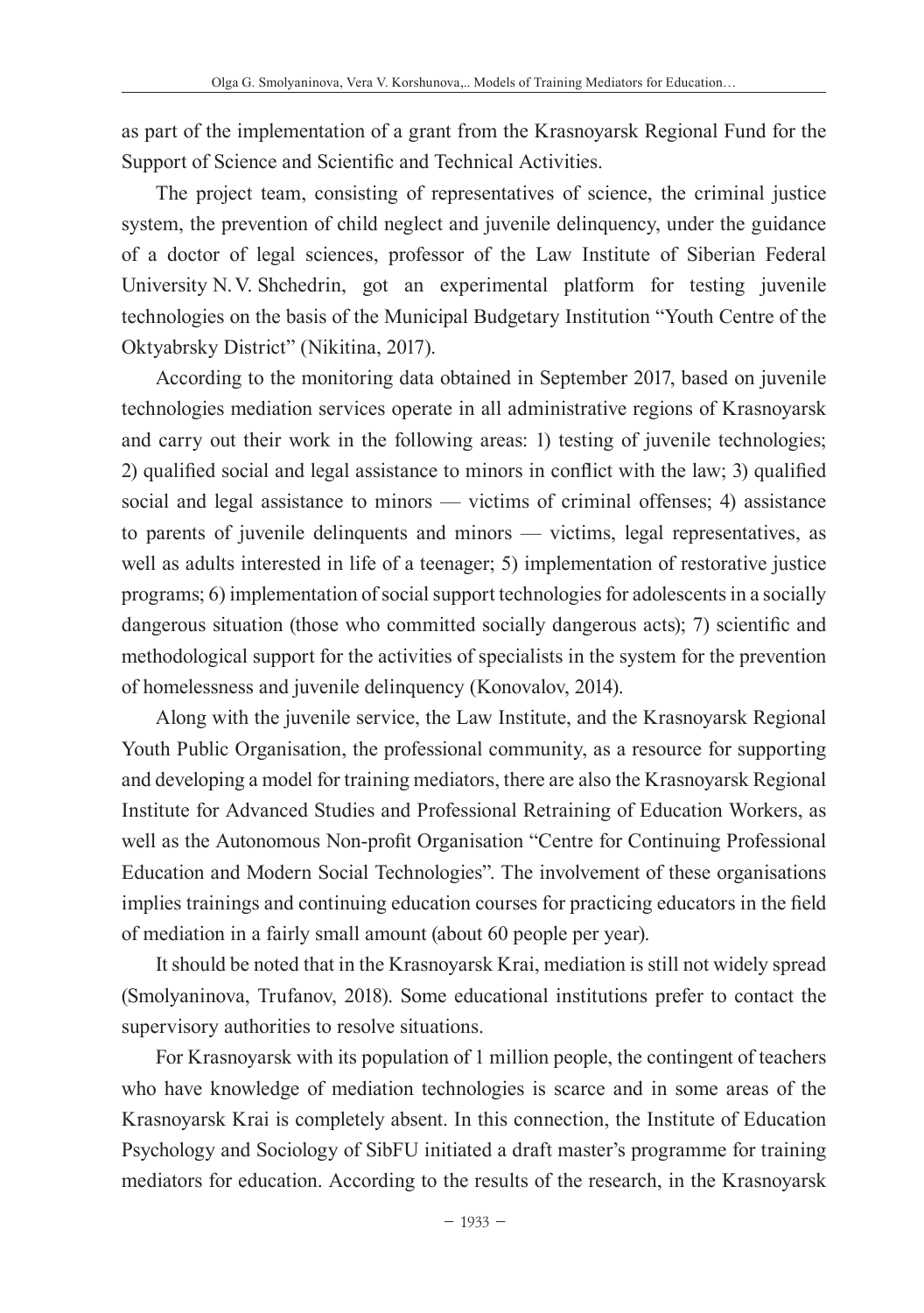Table. Conceptual model for training mediators Table. Conceptual model for training mediators

| TASKS | seminars, training<br>and holding of<br>Organisation<br>conferences<br>courses and                        |                  | Integration of           | experience and         | mediative practices          |                                    | Representatives of national cultural autonomies, non- | commercial organisations                                                | Ministry of Education of the Krasnoyarsk Krai | Regional Institute of Continuing Education                           | Municipal Budgetary Educational Institution "School                       | of Self-Determination"                            | Municipal Budgetary Educational Institution               |                                                                       |                                                                       | Preschool educational institutions, secondary schools,     |                                                  |                        |
|-------|-----------------------------------------------------------------------------------------------------------|------------------|--------------------------|------------------------|------------------------------|------------------------------------|-------------------------------------------------------|-------------------------------------------------------------------------|-----------------------------------------------|----------------------------------------------------------------------|---------------------------------------------------------------------------|---------------------------------------------------|-----------------------------------------------------------|-----------------------------------------------------------------------|-----------------------------------------------------------------------|------------------------------------------------------------|--------------------------------------------------|------------------------|
|       | Establishment<br>environment                                                                              |                  | Event-driven             | interactive learning   |                              |                                    |                                                       |                                                                         |                                               |                                                                      |                                                                           |                                                   |                                                           | "Krasnoyarsk Information and Methodological                           | Educational institutions:                                             |                                                            | vocational schools, higher education and further |                        |
|       | the School of Education educational<br>Training mediators,                                                |                  |                          |                        |                              | PARTNERS:                          |                                                       |                                                                         |                                               |                                                                      |                                                                           |                                                   |                                                           | Centre <sup>"</sup>                                                   |                                                                       |                                                            |                                                  | education institutions |
|       | Psychology and<br>Sociology                                                                               |                  | Building partnerships    | on the principles      | of networking<br>cooperation | CENTRE FOR POLYCULTURAL MEDIATION: |                                                       | The use of an online platform for automatic selection of a mediator and | conducting a mediation procedure.             | Polycultural mediation — an alternative way of resolving interethnic |                                                                           | with the participation of a mediator.<br>cultures | Conflict resolution and conflict prevention in education. |                                                                       |                                                                       |                                                            |                                                  |                        |
|       | electronic platform   master's programme of   of the event<br>Development of<br>of mediation<br>practices | <b>FUNCTIONS</b> | Training                 | mediators,             | mediators-peers              |                                    |                                                       |                                                                         |                                               |                                                                      | conflicts concerning cultural differences and characteristics of national |                                                   |                                                           | Resource and scientific information support of mediation practices in | Training of professional mediators at a university, advanced training | of Mediation School Services, training of mediators-peers, |                                                  |                        |
|       | Organisation of<br>supervision                                                                            |                  |                          | support of school      |                              |                                    |                                                       |                                                                         |                                               |                                                                      |                                                                           |                                                   |                                                           |                                                                       |                                                                       |                                                            |                                                  |                        |
|       | experience  <br>ig and                                                                                    |                  | Methodological           |                        | services                     |                                    | Online mediation:                                     |                                                                         |                                               |                                                                      |                                                                           |                                                   |                                                           |                                                                       |                                                                       |                                                            | courses                                          |                        |
|       | Learning<br>sharing e                                                                                     |                  |                          | of school services     |                              |                                    |                                                       |                                                                         |                                               |                                                                      |                                                                           |                                                   |                                                           | education                                                             |                                                                       | of heads                                                   | training                                         |                        |
|       | professional<br>education                                                                                 |                  | Development of models    |                        |                              | SUBJECTS OF MEDIATIVE              | PRACTICES:                                            |                                                                         |                                               |                                                                      |                                                                           |                                                   |                                                           |                                                                       |                                                                       |                                                            |                                                  |                        |
|       | Further                                                                                                   |                  | Research in the field of | polycultural mediation |                              |                                    |                                                       |                                                                         |                                               |                                                                      |                                                                           |                                                   |                                                           |                                                                       |                                                                       |                                                            |                                                  |                        |
|       | Development<br>of regulatory<br>framework                                                                 |                  |                          |                        |                              |                                    |                                                       | State authorities                                                       | Administration of educational                 | institutions                                                         | Parents                                                                   | Teachers                                          | Students                                                  | Mediators                                                             |                                                                       |                                                            |                                                  |                        |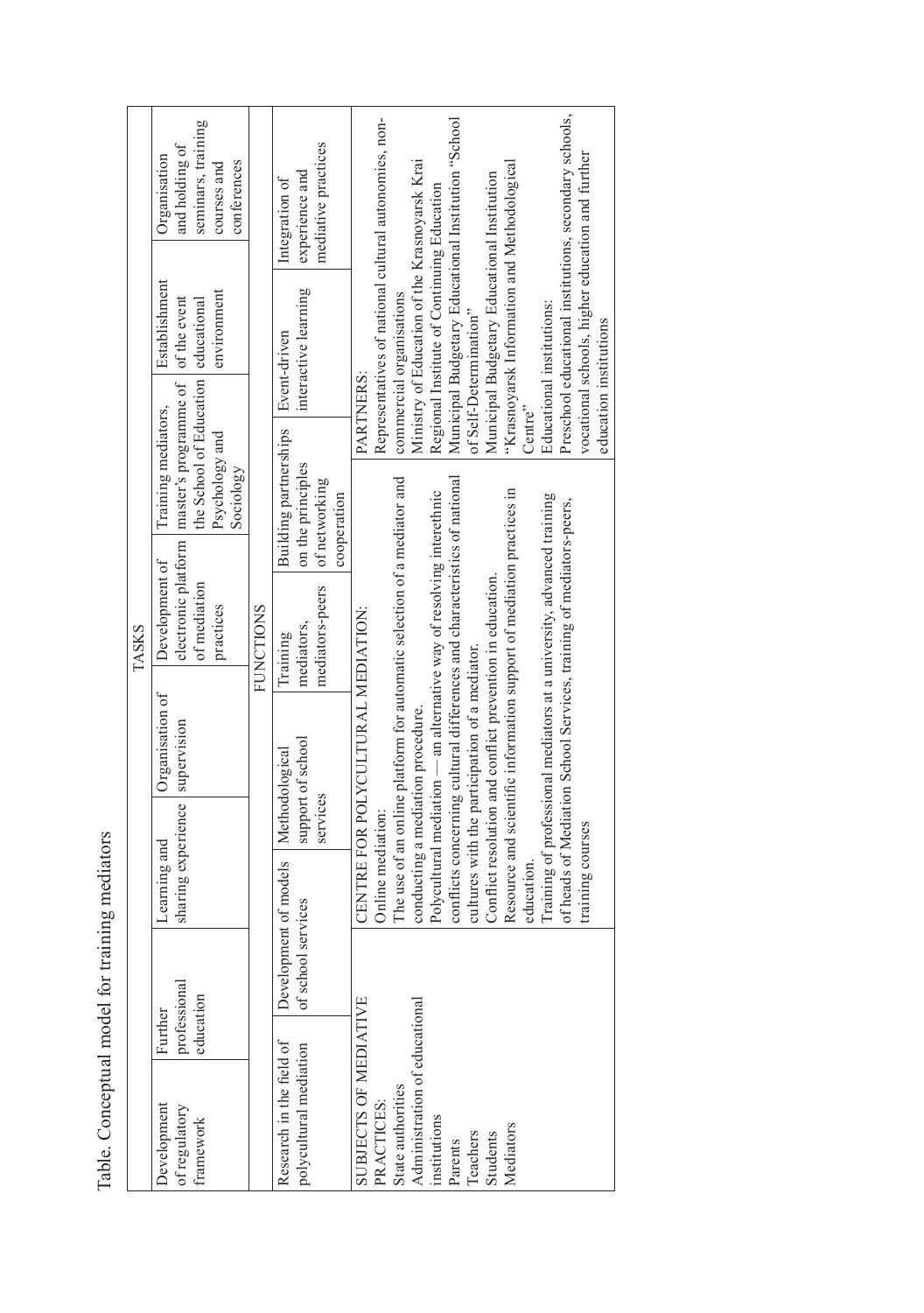Krai, the need for training mediators for education takes into account demands of a multinational Siberian society aimed at preventing and alternative resolution of interethnic conflicts in the education system (Smolyaninova, Trufanov, 2018).

The purpose of this work is developing a regional model for the preparation of mediation practices for resolving conflicts in education in a multinational Siberian society. The collaboration of foreign and Russian universities involved in the training of professional mediators allowed us to design a unique model of the master's programme "Mediation in Education" that is focused on resolving interethnic conflicts in the educational environment of a multinational region (Smolyaninova, 2019).

The design of the training programme for mediators involved the development and improvement of the regulatory framework, a systematic analysis of the existing programmes of additional professional education, and the identification of the regional need for the specialisation of intermediaries. The novelty of the model developed by the School of Education Psychology and Sociology of SibFU was that it was designed taking into account federal standards of higher education and the professional standard of a specialist in the field of mediation (mediator) (Smolyaninova, 2019) and is focused on the preparation of intercultural mediators (Smolyaninova, 2018).

Taking into account a specialist's standard in the field of mediation and interethnic relations, the programme is implemented in the network interaction with partner institutions, government representatives, educational organisations and the professional community of practicing mediators (Order of the Ministry of Labour…).

The model is based on the principles of multilevelness, openness, partnership, networking cooperation among participants and continuity of training with the inclusion of elements of formal and non-formal education (Smolyaninova, Korshunova, 2019).

The master's programme "Mediation in Education" is focused on the educational results of graduates prepared for mediation in the sociocultural multinational educational environment of Siberia.

The content of the mediator's training includes theoretical training, practice and supervision. The educational process combines traditional forms of classes (lectures, seminars, practice) and modern teaching methods (discussions, educational design, games, coaching, creative design workshops). These types of educational work are necessary to maximise the provision of individual practical training for mediators and the development of a community of young specialists. Conducting seminars and workshops in the form of supervision allows the students to purposefully use the study time to familiarise themselves with the stages of mediation and to accompany the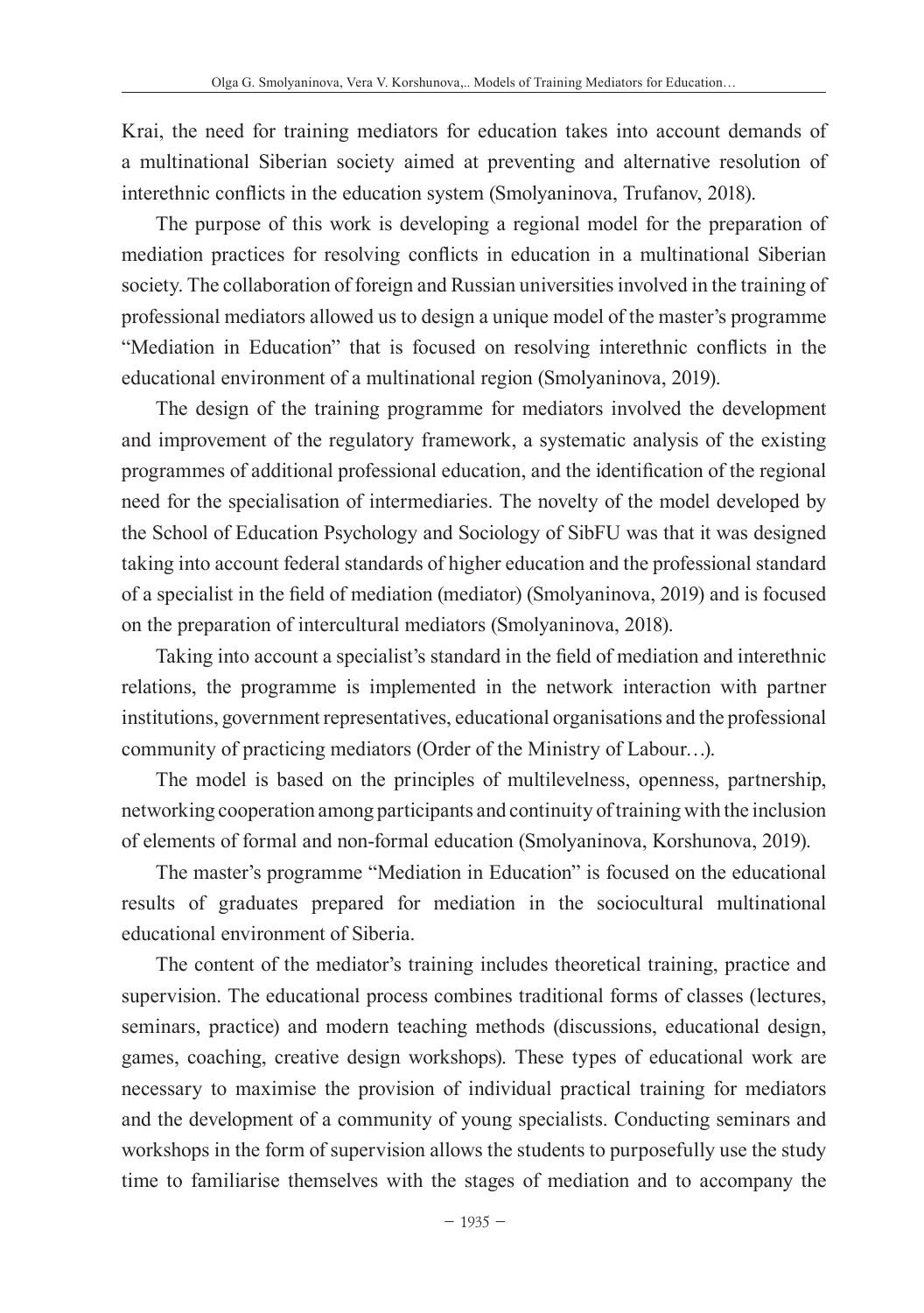conciliation procedures. It is important that practicing mediators become supervisors, mentors at the beginning of their professional development. Organised in this way, "entering the profession" helps to overcome psychological uncertainty about real activities.

The main partner of the School of Education Psychology and Sociology of SibFU in the training of mediators is the School of Self-Determination. In the spring of 2019, the "Mediator 2.0" City Intensive School was held jointly with the Institute. As part of the school, undergraduates — future mediators conducted supervision and training.

Also, an important principle of training mediators in the School of Education Psychology and Sociology of SibFU is the organisation of events in the educational environment. On the basis of Siberian Federal University, undergraduates organised a competition "Mediation — a profession of the  $21<sup>st</sup>$  century." The competition was attended by more than 120 mediators-peers from 23 schools of the Krasnoyarsk Krai. Participants with experience in mediating practices, based on their skills, helped others to solve conflict situations, skilfully applied the principles of mediation in solving mediation cases.

The International Summer Youth School "Polycultural Mediation in Education" (Mezhdunarodnaia letniaia molodezhnaia shkola "Polikul'turnaia mediatsiia v obrazovanii") is annually organised as a venue for professional training with the participation of mediators and foreign visiting professors.

The main principles of the formation of the content and the programme of the international school of multicultural mediation in education include the following: an interactive format, multiculturalism, dialogism, continuity, openness, variability, reflexivity, problematicity.

School participants are graduates of the pedagogical and psychological-pedagogical bachelor's degree programmes, teachers of educational institutions of the Krasnoyarsk Krai. Thanks to immersion in the space of mediation practices within the school, the participants study theoretical issues of mediation and multicultural education, typology of conflicts in the social sphere, and carry out the first practical sessions as a mediator in education.

The training of mediators in the framework of the master's programme involves the study of theory, then there is an increase in the share of workshops, work in an activity-based approach, as well as the involvement of students in the processes of setting and solving pedagogical problems. The position of activity and independence of a master's student is built through the practical orientation of the organisation of events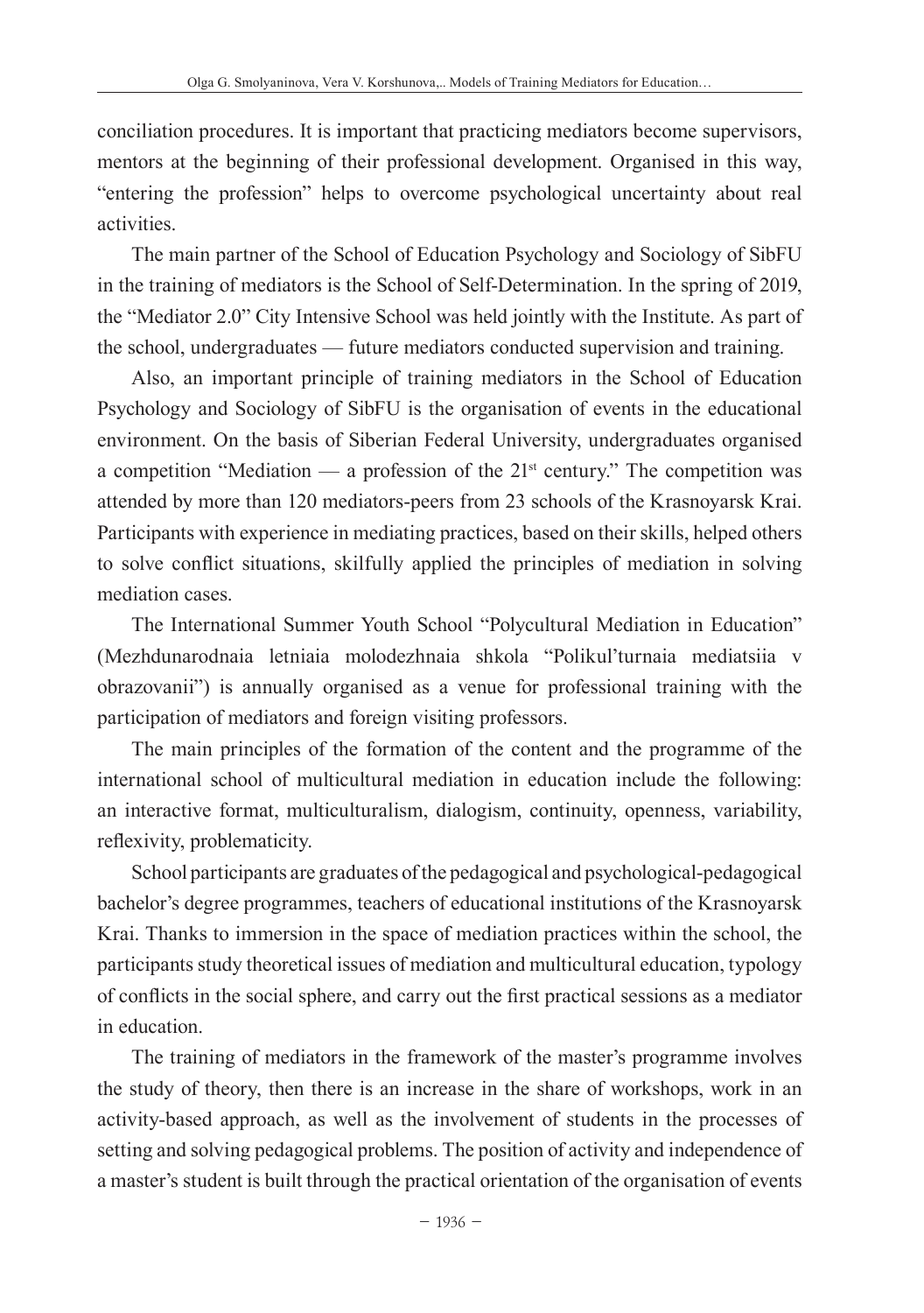as places of actualisation and inventory of personal and professional achievements. Here, systematic reflection (group, individual, etc.) is very important.

## **Discussion**

Despite the definitive dynamics in the distribution of mediation practices in Siberia and Kazakhstan, legitimate doubts arise about the effectiveness of the existing models of training specialists for the education system, which are related to the complexity of real situations in a multicultural educational environment.

This requires the use of qualitatively new approaches in the training and advanced training of future mediators in the field of education. The disclosure of the personal and professional competences of mediators in the context of the requirements of occupational standards in Russia and Kazakhstan should correlate with the regulatory framework and specially developed tools for readiness and ability to mediative practice in the educational environment.

Integrated (interdisciplinary) knowledge in the field of psychological and pedagogical sciences, the mediative competences undoubtedly contribute to the development of independence in resolving conflict situations. Implicitly, individual components of the mediative competence of a teacher are reflected in the occupational standards of a teacher in Russia and Kazakhstan.

According to the established practice, most often the function of a mediator a specialist of the service of reconciliation in the educational system — is performed by psychologists and social educators, less often teachers, vice-principals and other specialists. We emphasise that when we are talking about mastering the position of a mediator, it is about working with the same situations that a school specialist (conflicts, fights, destructive behaviour, etc.) usually encounters with, but with new, more effective methods within the framework of a restorative approach.

After training, a specialist has a wider range of possibilities: mediator's qualification is added to his qualification (psychologist, social educator), and he can constitute himself in situations in new ways. It is important to take the position of a mediator and use restoration programmes, and sometimes take the position of a psychologist, social educator with appropriate techniques and competences.

According to the experts of the National Academy of Education named after Y. Altynsarin "for successful integration of mediative practice in the field of education, it is necessary to develop personal and professional competences of a teacher, to create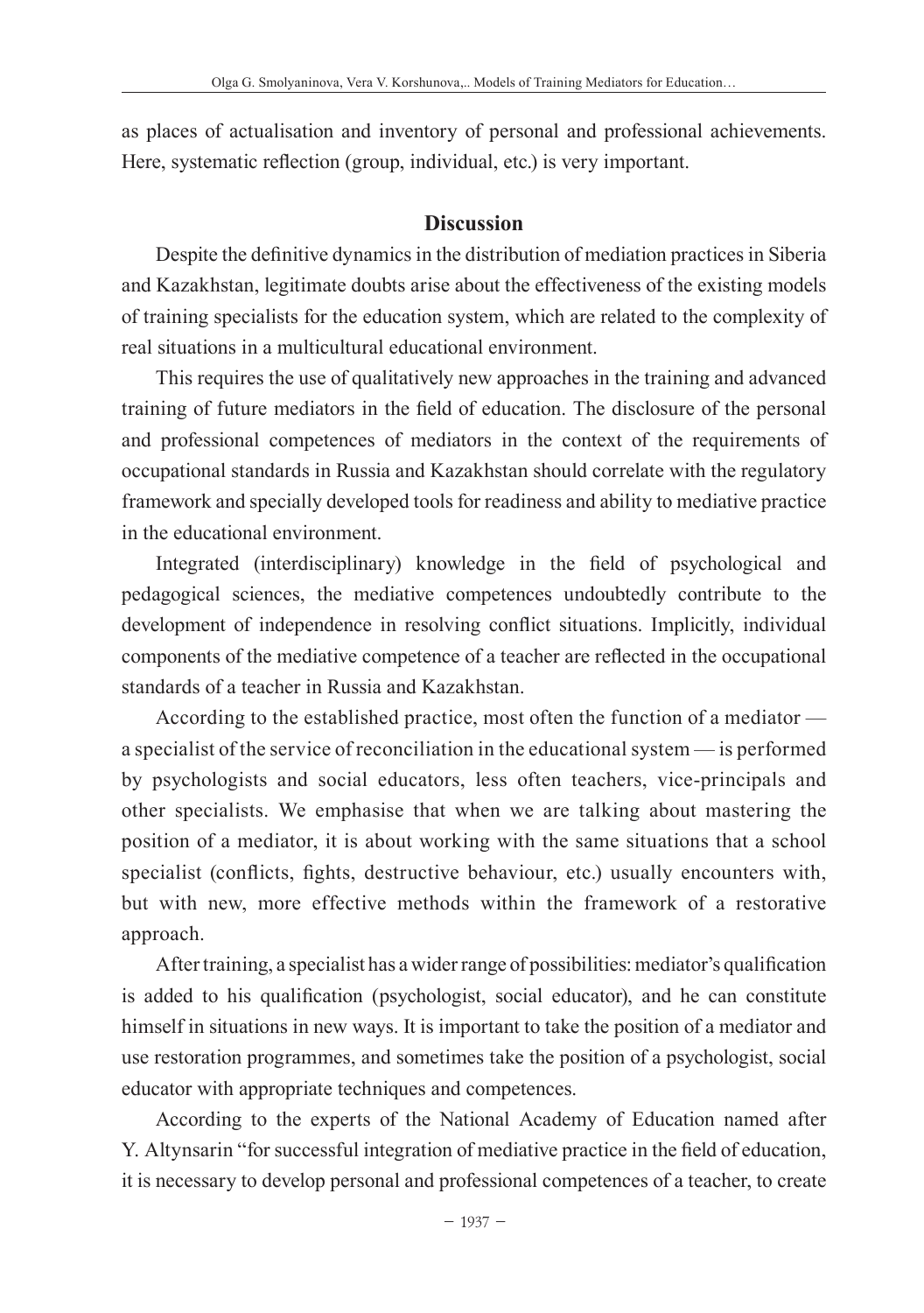high-quality diagnostic tools to identify willingness and ability to apply professional mediative practices (Vystuplenie Prezidenta Respubliki…).

#### **Conclusion**

In Russia, unlike Western countries, the mediation services market is only in its forming stage. The training of mediators for the education system of Kazakhstan is not regulated at the state level. At this time, teachers, psychologists, social educators who want to study the profession of a mediator, independently take paid continuing education courses. Basically, the content of the programmes of such courses are focused on the judicial system and do not consider mediation approaches separately for the education system. However, the productivity of the regional models of Siberia (Kemerovo, Irkutsk, Krasnoyarsk) and Kazakhstan provides an opportunity to develop and reflect on the further improvement of the training system for mediators.

Mediation in education is new not so much because it recently appeared in Russia, but because of the fact that conducting a conflict settlement procedure with the participation of a mediator requires the training of unique specialists in this field, taking into account the specific features of the educational sphere and the subjects of a conflict that have cultural differences.

It is worth noting that the multi-level, open model of Krasnoyarsk will allow us to summarise the best practices of Siberia and Kazakhstan and optimise the process of training mediators for a multicultural region. At the testing stage, the model of training of mediators at the School of Education Psychology and Sociology of Siberian Federal University confirms the effectiveness of consolidating the world experience and using the resources of professional mediators and trainers from Siberia, Russia, and Kazakhstan.

Let us note that 48 % of master's students within the "Mediation in Education" programme, while being 2<sup>nd</sup> year students, already have official employment (in Russia and Kazakhstan) and successfully demonstrate multicultural mediator skills in educational organisations.

### **Acknowledgements**

The material was prepared within the framework and sponsorship of the project powered by the Russian Foundation for Basic Research (RFFR). No. 18–013–00528 "The study of mediation practices in the field of education for harmonisation of interethnic relations in a multicultural environment."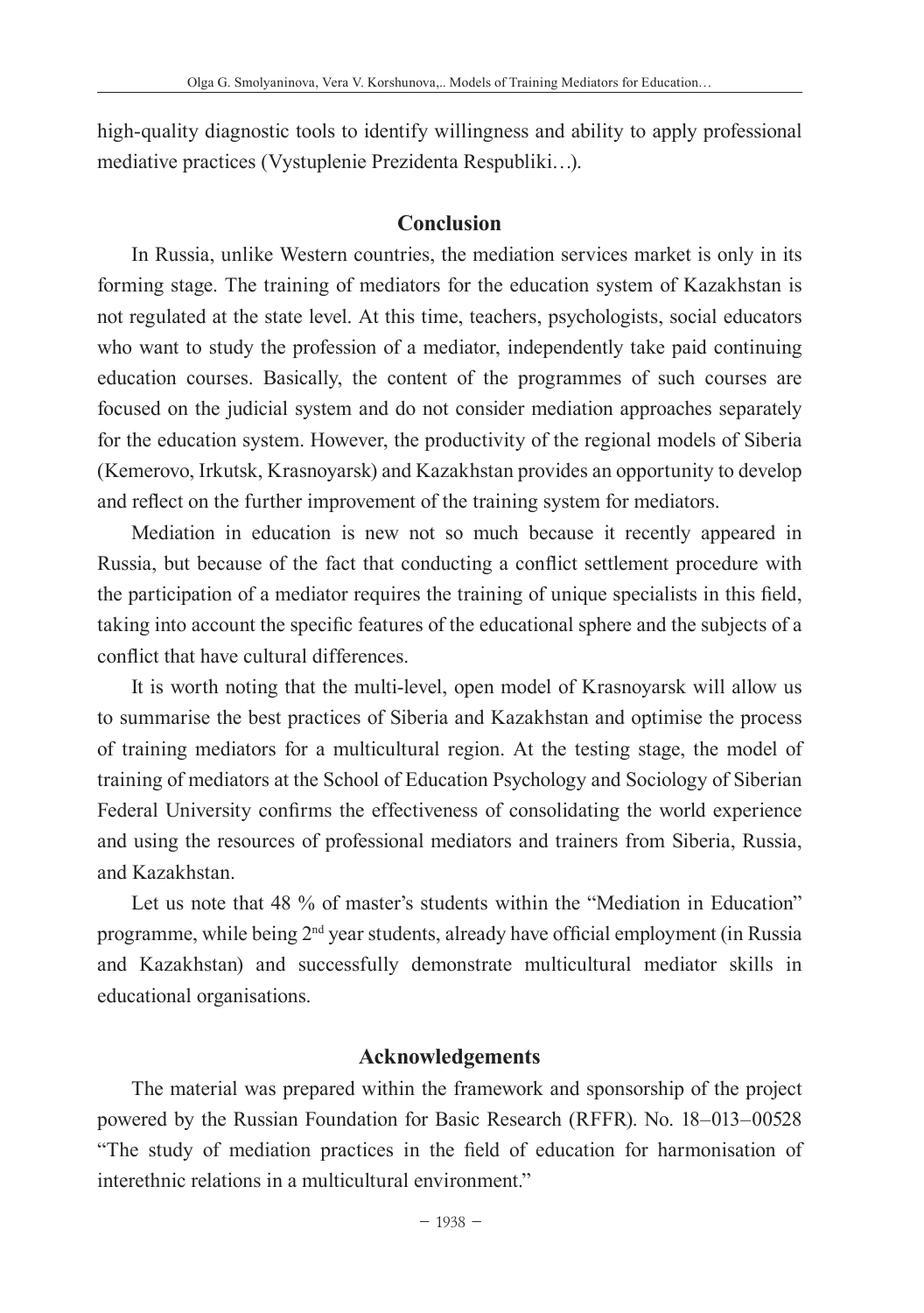We express our gratitude for the cooperation and expert discussion of the Krasnoyarsk model to practicing Russian mediators: Konovalov A. Iu., Belonogova E.V., Bykova M.V. The authors express their sincere gratitude for the fruitful cooperation to the colleagues of the Interdisciplinary Centre for Social Sciences (CICS.NOVA) and the Faculty of Social Sciences and Humanities (FCSH/NOVA) of the New University of Lisbon: Luis Baptista, Maria do Carmo Vieira da Silva, Jose Carlos Marquez, Ricardo Vieira, PhD, and the researcher at the University of Bologna, Federico Zannoni.

## **References**

Arkhipkina, A.S. (2011). Mediation as a means of person's and citizen's rights and liberties protection. In *Vestnik Buriatskogo gosuniversiteta* [*Bulletin of Buryat State University*], 2.

Arutunian, Iu.V., Drobizheva, L.M., Susokolov, A.A. (1999). Ethnosociology [*Etnosiologiia*]. Textbook for universities. Мoscow: Aspekt-Press, 271.

Belonogova, E.V. (2018). Experience of holding a family conference on the situation of a student at a special educational institution [Opyt provedeniia semeinoi konfrentsii po situatsii vospitannika SUVU]. In *Vestnik vosstanovitel'noi iustitsii* [*Bulletin of restoration of justice*], 15.

Besplatnye kabinety mediatsii poiaviatsia v Irkutske I Shelekhove [Free mediation cabinets will appear in Irkutsk and Shelekhov], In *Argumenty I Fakty* [*Arguments and Facts*], available at: https://irk.aif.ru/society/besplatnye kabinety mediacii poyavyatsya\_v\_irkutske\_i\_shelehove

Costello, B., Wachtel, J., Wachtel, T. (2009). *The Restorative Practices Handbook for Teachers, Disciplinarians and Administrators (Building a culture of community in schools)*, Bethlehem, PA: International Institute for Restorative Practices.

Diachuk, M. Iu. (2019). Uniqueness of Kazakhstan's tolerance as a function of mediation in a multi-ethnic society [Samobitnost' kazakhstanskoi tolerantnosti kak funktsiia mediatsii v polietnichnom obshchestve]. In *Nauka I zhizn'* [*Science and Life*], Kazakhstan, 7 (2).

Il'iasov, F.N. (2017). Causes and typology of ethnic conflicts [Prichiny I tipologiia etnicheskikh konfliktov]. In *Sotsial'nye issledovaniia* [*Social research*], 2, 20–33.

Konovalov, A. Iu. (2014). Mediation in the education system: a review of the experience of different countries. In *Psikhologicheskaia nauka i obrazovanie PSYEDU. ru* [*Psychological Science and Education PSYEDU.ru*], (3), available at: http://psyedu. ru/journal/2014/3/Konovalov.phtml (In Russ., Abstr. in Engl.)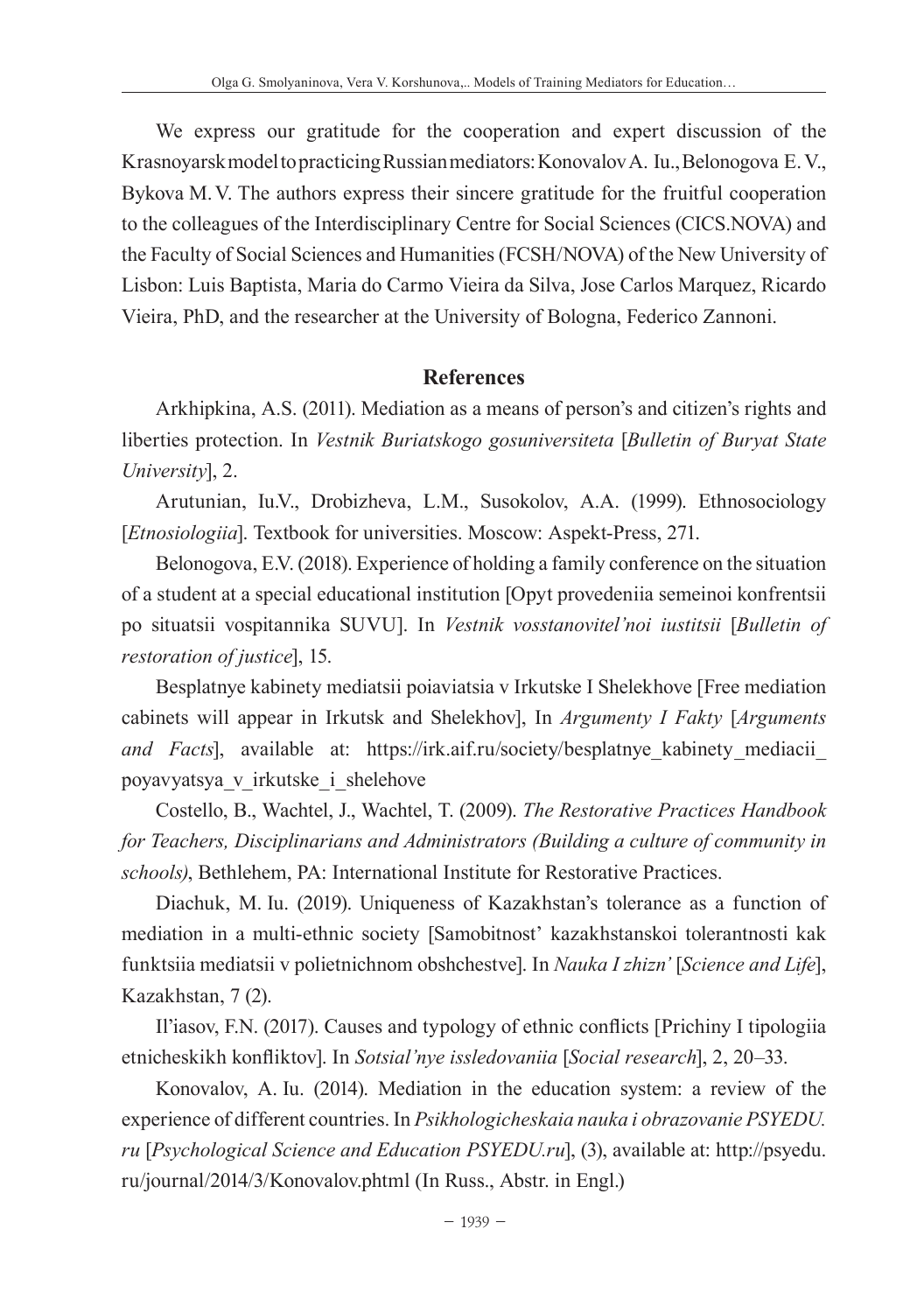*Mezhdunarodnaia letniaia molodezhnaia shkola "Polikul'turnaia mediatsiia v obrazovanii"* [*International Summer Youth School "Polycultural Mediation in Education"*], available at: http://ipps.sfu-kras.ru/node/21822

*Natsional'naia ramka kvalifikatsii* [*National Qualifications Framework*] (2016). Approved by the protocol of the Republican tripartite commission on social partnership and regulation of social and labor relations on 16.03.2016.

Nikitina, N.A. (2017).*Conceptual basis of the activity of the experimental-innovative platform "Juvenile Service" for the prevention of juvenile delinquency and youth* [*Kontseptual'nye osnovy deiatel'nosti eksperimental'no-vnedrencheskoi ploshchadki "Iuvenal'naia sluzhba" po profilaktike pravonarushenii nesovershennoletnikh I molodezhi*]. Siberian Federal University.

Plotnikov, A.D. (2016). *Ethnic mediation as a factor in the settlement of disputes in international relations: theory, modern experience and practical technologies* [*Etnomediatsiia kak faktor uregulirovaniia sporov v mezhnatsional'nykh otnosheniiakh: teoriia, sovremennyi opyt i prakticheskie tekhnologii*].

*Prikaz Ministerstva truda i sotsial'noi zashchity RF ot 2 avgusta 2018 g. № 514n "Ob utverzhdenii professional'nogo standarta "Spetsialist v sfere natsional'nykh i religioznykh otnoshenii"* [*Order of the Ministry of Labor and Social Protection of the Russian Federation dated August 2, 2018 No. 514n "On the approval of the occupational standard "A specialist in the field of national and religious relations"*].

*Trudy medodicheskikh materialov Obshcherossiiskoi obshchestvennoi organizatsii "Assambleia narodov Rossii" o predostavlenii subsidii na gosudarstvennuiu podderzhku sotsial'no-orientirovannykh nekommercheskikh organizatsii* [*Collection of teaching materials, No. 11, 2016, of the All-Russian public organisation "Assembly of the Peoples of Russia" on the provision of subsidies for the state support of socially oriented non-profit organisations*], 11.

Professional'nyi standart «Pedagog» [Occupational standard "Teacher"] (2013). In *Prilogenie k prikazu Predsedatelia Pravleniia Natsional'noi palaty predprinimatelei Respubliki Kazakhstan «Atameken»* [*Supplement to the Order of the Chairman of the Board of the National Chamber of Entrepreneurs of the Republic of Kazakhstan "Atameken"*], no. 133 08.06.2017.

Shamlikashvili, Ts.A. (2013). Mediatsiia v sovremennoi Rossii. Struktura metoda, osobennosti i perspektivi razvitiia [Mediation in modern Russia. Method structure, features and development prospects]. In *European Researcher*, 62 (11).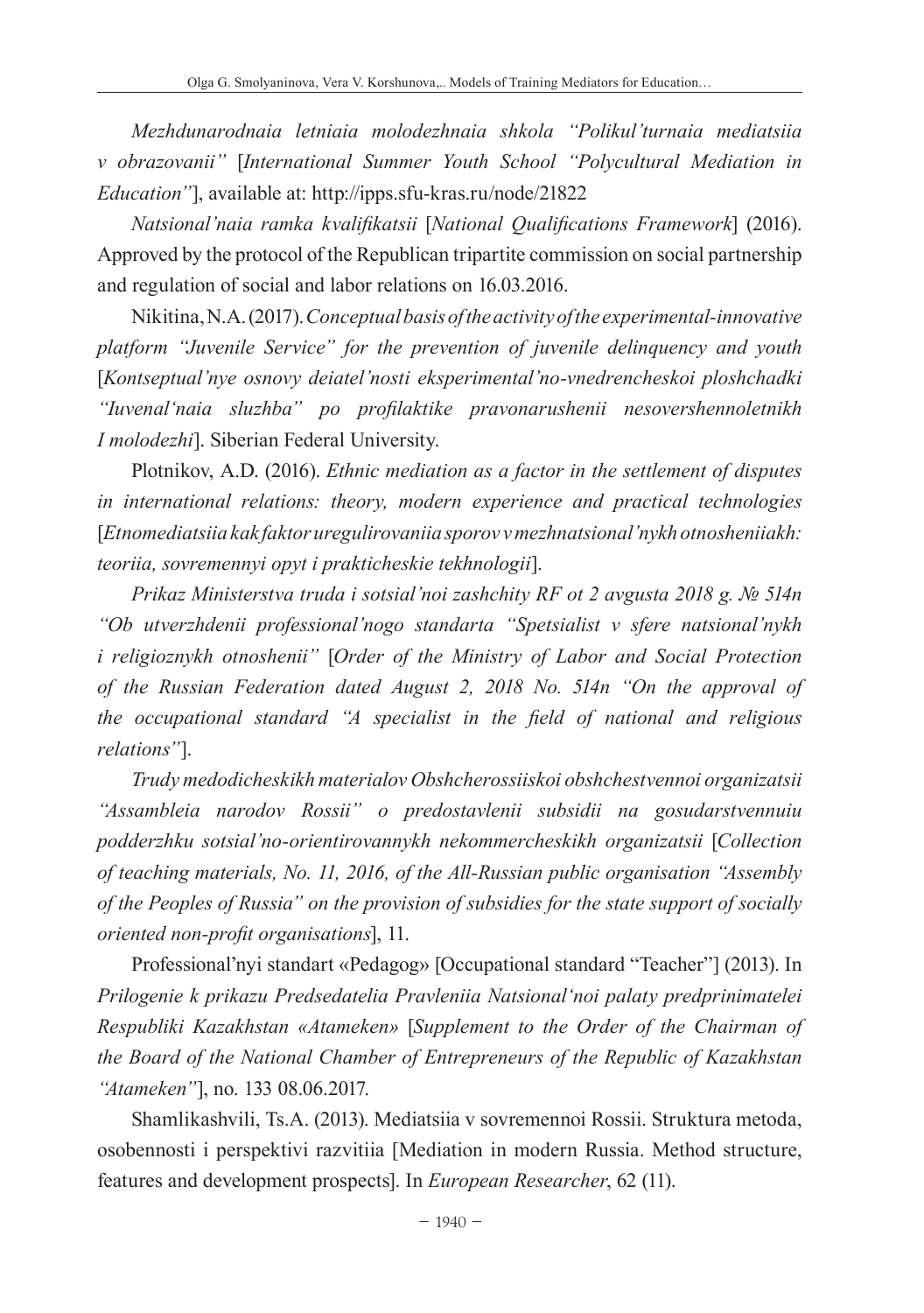Smolyaninova, O.G. (2018). Mediation Practices in Education: Intercultural Contexts of Multinational Siberia. In *EDULEARN18: Proceedings 10<sup>th</sup> International Conference on Education and New Learning Technologies*, July 2nd‑4th, 2018, Palma, Mallorca, Spain, 3862–3867.

Smolyaninova, O.G. (2019). Training Model of School Intercultural Mediators Master's Programme at Siberian Federal University. In *INTED2019; Proceedings 13th International Technology, Education and Development Conference*; March 11th-13th, 2019, Valencia, Spain, 1991–1997.

Smolyaninova, O.G., Korshunova, V.V. (2019). Otnoshenie uchastnikov obrazovatel'nogo prostranstva Krasnoiarskogo Kraia k mediativnym praktikam [Attirude of participants in the educational space of the Krasnoyarsk Krai to mediation practices]. In *Science for Education Today*, 9 (3), 22.

Smolyaninova, O.G., Trufanov, D.O. (2018). "Double Bottom" of Intercultural Competence: Evaluation by Means of Electronic Educational Platform of a Federal University. In *Journal of Siberian Federal University. Humanities & Social Sciences,* 10 (11), 1673–1698.

Trufanov, D., Rafikov, R. (2018). The Regions Migration Space and Its Deformation. In *Siberian Socium*, 2 (1), 97–114.

Vieira, R., & Vieira, A.M. (2016). The Master Programme on Intercultural Mediation and Social Intervention. In I. Vieira, C. Urbano, M. d. C. V. d. Silva, & L. Baptista (Eds.), *Proceedings of the international seminar and study visit ALLMEET in Lisbon'15 "Intercultural dialogue: learning, speaking, and sharing",* 39–43, Lisbon: CICS.NOVA.

Velitchenko, S.N. (2015). Mediation in Kazakhstan, the legal aspect of functioning [*Mediatsiia v Kazakhstane, pravovoi aspekt funktsionirovaniia].* In *Evraziiskii Soiuz Uchenykh [Eurasian Union of Scientists*], 10(19), 66.

*Vystuplenie Prezidenta Respubliki Kazahstan N.A. Nazarbaeva na V s'ezde sudei (Astana, 18 noiabria 2009 goda)* [*Speech of the President of the Republic of Kazakhstan N.A. Nazarbaev at the 5th Congress of Judges (Astana, Nov. 18, 2009)*]. Available at: https://www.zakon.kz/154224-vystuplenie-prezidenta-respubliki.html

*Zakon Resbubliki Kazakhstan «O mediatsii» (s izmeneiiami i dopolneniiami po sostoianiiu na 31.10.2015)* [*Law of the Republic of Kazakhstan "On Mediation" (with amendments and additions as of 10/31/2015)*], no. 401-IV 28.01.2011.

*Zakon Resbubliki Kazakhstan «O vnesenii izmenenii i dopolnenii v nekotorye zakonodatel'nye akty Respubliki Kazakhstan po voprosam mediatsii»* [*Law of the*